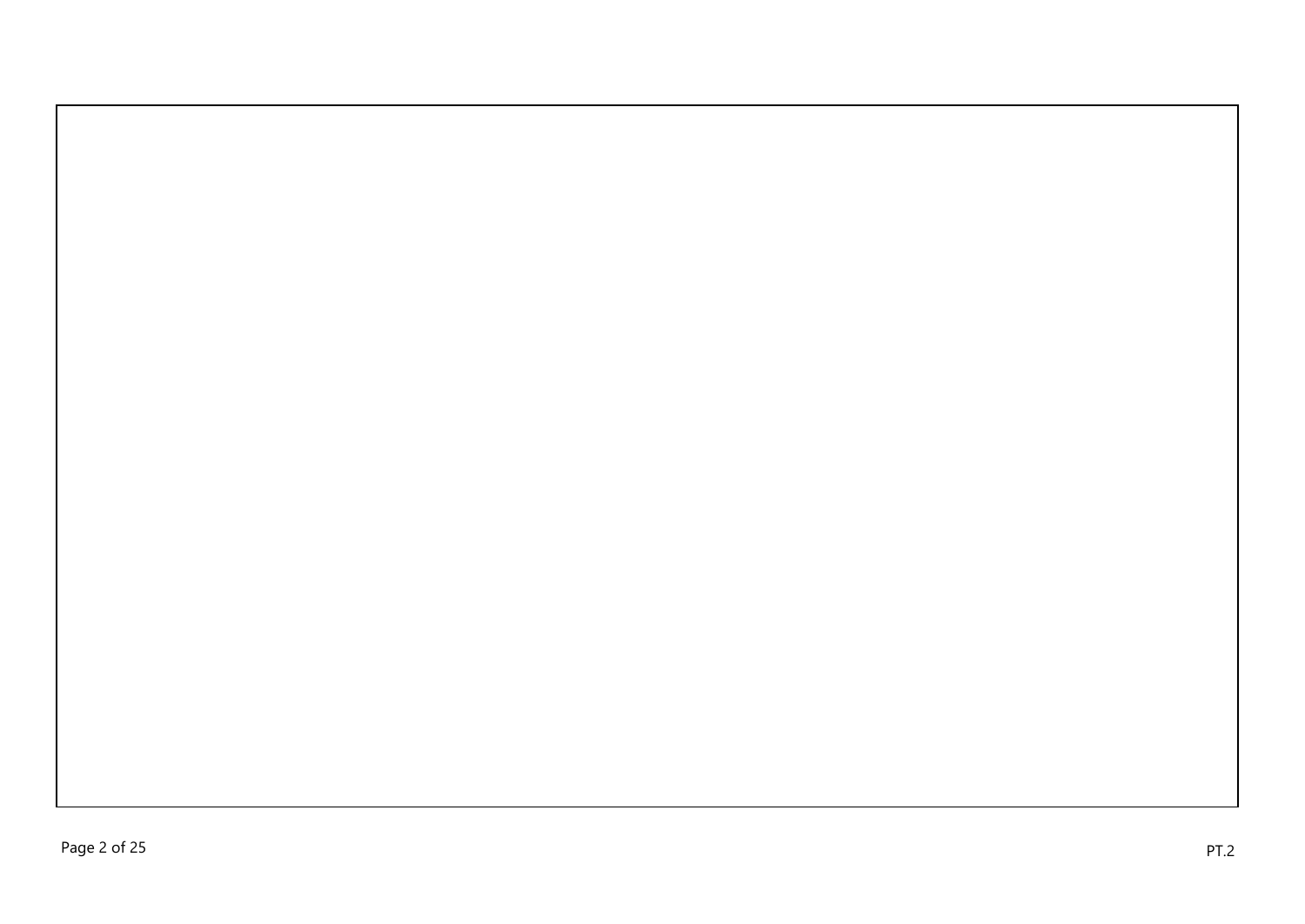| #              | Island        | House Name     | Name                      | Sex       | National ID | ، ه ، بر <u>م</u>                              | يترمثر                                              |
|----------------|---------------|----------------|---------------------------|-----------|-------------|------------------------------------------------|-----------------------------------------------------|
| GA. Vilingili  |               |                |                           |           |             |                                                |                                                     |
|                | GA. Vilingili | Aagaraa        | Abdul Salaam Luthufee     | M         | A117230     | پر پڑ                                          | ג 2000 בכל 29.7°<br>הסתה – יכבל 29.7°               |
| $\overline{c}$ | GA. Vilingili | Aagaraa        | Ahmed Shareef             | M         | A120209     | پرسمہ                                          | رەرد شىرۇ                                           |
| $\overline{3}$ | GA. Vilingili | Aimaa          | Aminath Shauzan Ibrahim   | F         | A367385     | رسميرځ                                         | و برد دروره مصربرد                                  |
| 4              | GA. Vilingili | Alivaage       | Dhon Maniku               | M         | A308894     | پر پر پر<br>  پر بر پر پ                       | بو 2 پر 2<br>قرمریز سربر                            |
| 5              | GA. Vilingili | Anbareege      | Fathmath Sheny Naazim     | F         | A340624     | بر ۵۵<br>د سرچ مړي                             | ژودۇ خېر شىرو                                       |
| 6              | GA. Vilingili | Anbumaage      | Rusthum Mohamed           | M         | A027298     | ر<br>دسمه ژی                                   | و ووه ورورو<br>بر سو <sub>گ</sub> و وبرمرونر        |
| $\overline{7}$ | GA. Vilingili | Aniru          | Abdulla Zubair            | ${\sf M}$ | A070027     | رمج سر بر                                      | مَدْهُ مِّرَاللَّهُ مَنْ صَهْرَ                     |
| $\bf 8$        | GA. Vilingili | Aniru          | Ahmed Aalif               | ${\sf M}$ | A117373     | ومحسر بحر                                      | برەر ئە ئەر                                         |
| $\overline{9}$ | GA. Vilingili | Anise          | Azneen Abdul Azeez        | M         | A117503     | وسنبرعه                                        | גם תיית הסינקבה בש                                  |
| 10             | GA. Vilingili | Anise          | Inaaz Abdul Azeez         | M         | A314225     | ئە ئىرىمە <sup>م</sup>                         | و پښې د موده دي                                     |
| 11             | GA. Vilingili | Annaaruma aage | Fathimath Saaima Thamheed | F         | A303945     | ر ه ۶ ۶ ۶ ۶ و<br>د سرسرپرو د ی                 | ژودۇ شرۇ ۋور                                        |
| 12             | GA. Vilingili | Annaarumaage   | Hussain Fazul             | M         | A116951     | ر ۵ په ۶ په <u>پ</u><br>د سرسربرو <sub>ک</sub> | رحسەر مىز ئەنتىمى<br>مەسىر                          |
| 13             | GA. Vilingili | Arizona        | Fathimath Azra            | F         | A093513     | ە بىر چە ئىگە                                  | وٌجِ حَرَمٌ مَقْرَبَمٌ                              |
| 14             | GA. Vilingili | Arizona        | Aminath Suha Shihab       | F         | A346090     | ى بىرى<br>مەبىرى مىر                           | أروسي فسترش الشورصي                                 |
| 15             | GA. Vilingili | Arizona        | Ibrahim Shabin Shihab     | ${\sf M}$ | A346186     | ې مړي<br>مړينې                                 | مەھەر ئەھ ئىس ئىرگە                                 |
| 16             | GA. Vilingili | Asaree Hiyaa   | Jamsheed Mohamed          | M         | A114604     | ە سەئىبەر بىر<br>م                             | ره د دره دره<br>د گوشونر و <i>بر د</i> ونر          |
| 17             | GA. Vilingili | Asaree Hiyaa   | Ameena Mohamed            | F         | A117344     | ە سەئىرىرى <i>دۇ</i>                           | ړَ پر دره د                                         |
| 18             | GA. Vilingili | Asareege       | Fathimath Zain Shareef    | F         | A159817     | ېز سەئىي <sub>د</sub> ى<br>ئە                  | توجوخو تمرشر خويرو                                  |
| 19             | GA. Vilingili | Asareege       | Mohamed Ziyan Shareef     | M         | A380575     | ېز سه پېړئ<br>پ                                | ورورو برځه ځوړو                                     |
| 20             | GA. Vilingili | Ash            | Adnan Haleem              | M         | A009217     | پرمے                                           | ر دیده بروه                                         |
| 21             | GA. Vilingili | Ash            | Mohamed Affan Adnan       | M         | A149222     | يمشه                                           | وره رو ره ده د د ده ه<br>د برماد تر مانگر ش مانگریش |
| 22             | GA. Vilingili | Ash            | Fathmath Afa Adnan        | F         | A160160     | لئزيثه                                         | و د د در دوره.                                      |
| 23             | GA. Vilingili | Ash            | Hassan Awwam Adnan        | M         | A255552     | پرمے                                           | ر ره ره ده روم د<br>پرسور محمود معرش                |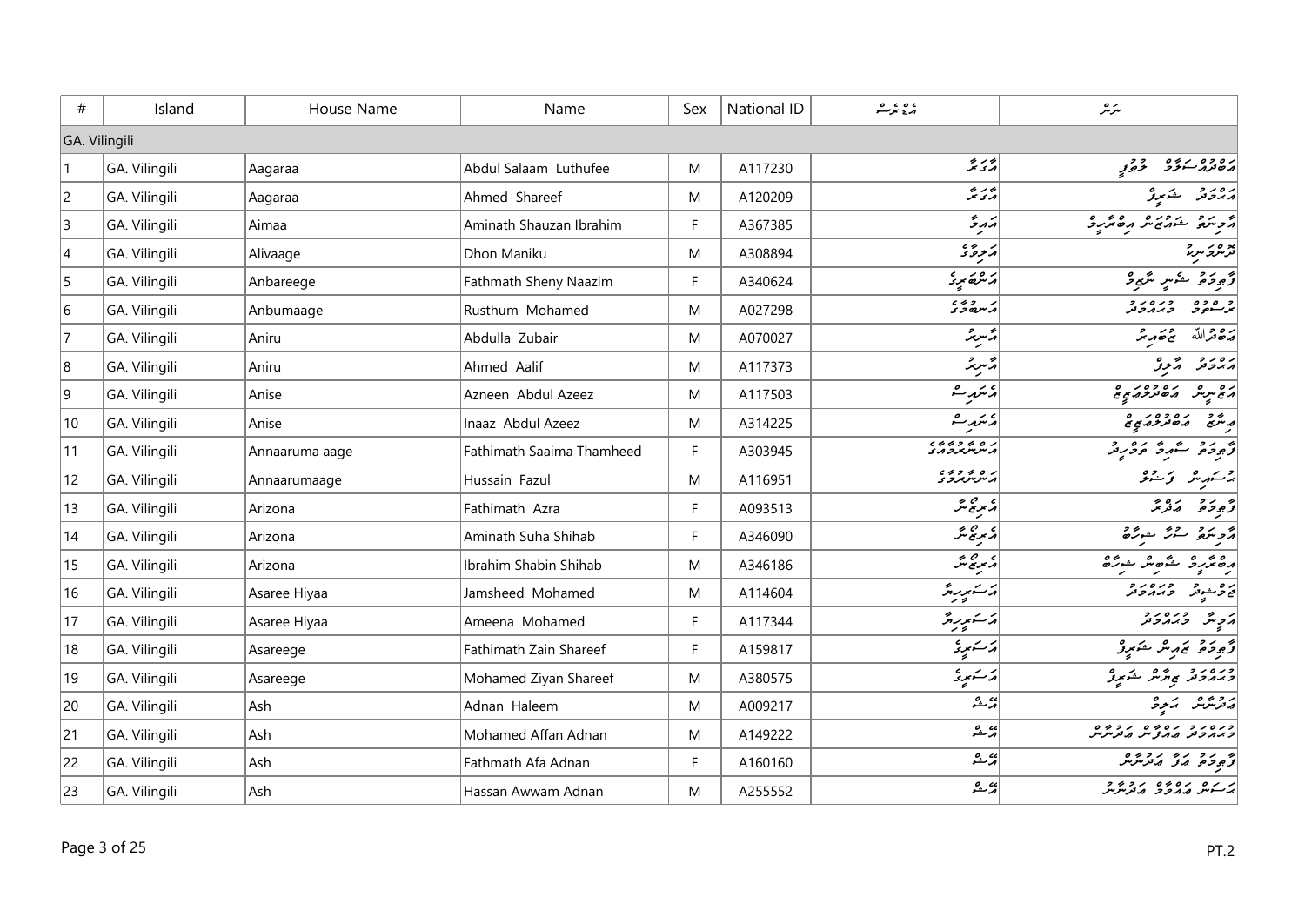| 24 | GA. Vilingili | Askani             | Fathmath Laisha                    | F         | A389406 | ىر شەئەسەر                              | وَّجْعَةٍ وَرِحَةٌ                                                    |
|----|---------------|--------------------|------------------------------------|-----------|---------|-----------------------------------------|-----------------------------------------------------------------------|
| 25 | GA. Vilingili | Asurumaage         | Sajna Rasheed                      | F         | A116924 | ر و و د »<br>پرستوری                    | رە ئۆگە ئىم ئىش <sub>و</sub> نى                                       |
| 26 | GA. Vilingili | Asurumaage         | Fathimath Salwa Rasheed            | F         | A357276 | ر د د وه و<br>پرستوبو د                 | تحج و و ده و مرشونه                                                   |
| 27 | GA. Vilingili | Baani              | Fathmath Shaba Bagir               | F         | A372808 | ځ سر                                    | $\frac{2}{3}$ $\frac{2}{9}$ $\frac{2}{9}$ $\frac{2}{3}$ $\frac{2}{3}$ |
| 28 | GA. Vilingili | Bahaaru Vaadhee    | Shaheeb Abdul Azeez                | M         | A075447 | ر پر برگ <sub>و</sub> ر                 | أشرره ره ده در ه                                                      |
| 29 | GA. Vilingili | Bahaaru Vaadhee    | Mohamed Shareez                    | M         | A117415 | ر پر برگ <sub>و</sub> ر                 | وره دو شهریم                                                          |
| 30 | GA. Vilingili | Bahaaru Villa      | Fathmath Suzna                     | F         | A306528 | ە ئەترە بۇ                              | أزُّهْ دِمَعَ مَّرْ مِنْ                                              |
| 31 | GA. Vilingili | Bahaarumaage       | Mohamed Fauzee                     | M         | A001898 | ر د و د ،<br>ت <i>ن ترو</i> د           | وره رو دو                                                             |
| 32 | GA. Vilingili | Bahaarumaage       | Fathimath Jillian Fauzee           | F         | A352297 | ر و و و ،<br>ن <i>ن ترو د</i>           | وحدد وحدش وأرمح                                                       |
| 33 | GA. Vilingili | Beach House        | Shahuruyaz Latheef                 | M         | A113668 | ە ئەزەر م                               | ر و و و و د و و<br>شوربروگرنر گرې <sub>و</sub> ژ                      |
| 34 | GA. Vilingili | <b>Beach House</b> | Aminath Faanu                      | F         | A117300 | 27/6                                    | ۇ ئەستەۋىتر                                                           |
| 35 | GA. Vilingili | <b>Beach House</b> | Shamheeza Latheef                  | F         | A117301 | ە ئەزەر م                               | شكوريج كركور                                                          |
| 36 | GA. Vilingili | <b>Beach House</b> | Ali Abdul Latheef                  | ${\sf M}$ | A159324 | ە <i>پىرىز</i> ب                        | 2 2020 2020                                                           |
| 37 | GA. Vilingili | <b>Beach House</b> | Fathmath Latheef                   | F         | A308210 | ھ پر تر مر<br>م                         | تزود والمحاوية                                                        |
| 38 | GA. Vilingili | <b>Beach House</b> | Mohamed Latheef                    | ${\sf M}$ | A308211 | $\frac{1}{2}$                           | ورەر دىم ئېر                                                          |
| 39 | GA. Vilingili | Binaa              | Farhana Mohamed                    | F         | A117289 | حویٹر                                   | و وو مده در ور                                                        |
| 40 | GA. Vilingili | Binaa              | Aishath Hikuma Ibrahim             | F         | A351013 | ەپتر                                    | התשים גיול תסתים                                                      |
| 41 | GA. Vilingili | Binaa              | Abdul Awwalu Ibrahim<br>Aboobakuru | ${\sf M}$ | A373405 | ھ سگر                                   | גם כם גם גם גם גם גדוג כב<br>גם נקבג גם ביציק בינים מיט               |
| 42 | GA. Vilingili | Binaa              | Aminath Uoola Ibrahim              | F         | A373666 | حویٹر                                   | ה כיים גיב גם הקיב                                                    |
| 43 | GA. Vilingili | <b>Bird House</b>  | Azuneetha Faroog                   | F         | A117420 | ە بەر دەر<br>ق <i>ا</i> يرى <i>س</i> ىر | كە جەمئەت ئۇچرى<br>مەنتى سىرىمىتى ئۇچرى                               |
| 44 | GA. Vilingili | <b>Bird House</b>  | Aminath Seetha                     | F         | A117422 | په ۲۷۵ و.<br>په برد ک                   | $rac{2}{3}$                                                           |
| 45 | GA. Vilingili | <b>Blossom</b>     | Abdul Ishaan Ahmed                 | ${\sf M}$ | A306852 | ەبىرىرە                                 |                                                                       |
| 46 | GA. Vilingili | <b>Blue Heaven</b> | Afiyaa Suhail                      | F         | A063162 | ه دد د ره<br>حور و س                    | و در مندرو<br>مستقرر من                                               |
| 47 | GA. Vilingili | <b>Blue Heaven</b> | Atheef Suhail                      | M         | A070903 | ه دوی ر ه<br><i>ه محر ر ه</i> ر         | ە يوق سىنىدۇ                                                          |
| 48 | GA. Vilingili | <b>Blue Heaven</b> | Amanee Suhail                      | F         | A100400 | ه دد د بر ه<br>ح محر <i>د ه</i> مگر     | رُدُّسِ شَرَرَدْ                                                      |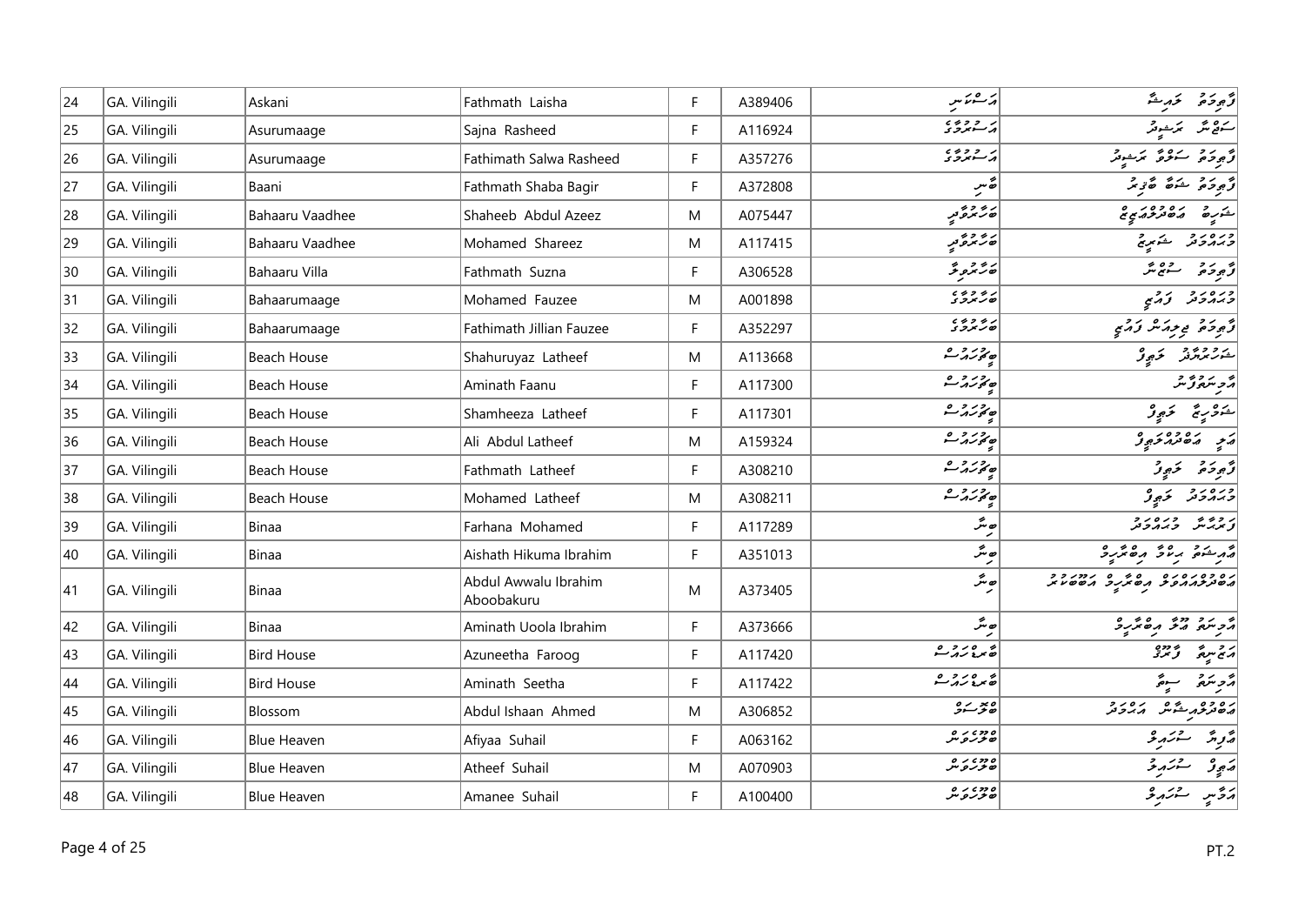| 49 | GA. Vilingili | <b>Blue Heaven</b> | Afla Suhail               | F  | A116695 | ه دد ، ر ه<br><i>ه ور و</i> س  | رەپ سىرىرى                                         |
|----|---------------|--------------------|---------------------------|----|---------|--------------------------------|----------------------------------------------------|
| 50 | GA. Vilingili | <b>Blue Heaven</b> | Ageeda Suhail             | F. | A116696 | ه دو ، ر ه<br><i>ه مور و</i> س | ە توپىر سىزىر بو                                   |
| 51 | GA. Vilingili | <b>Blue Heaven</b> | Adheefa Suhail            | F  | A116699 | ه دو ، ر ه<br><i>ه مور و</i> س | ەتبەر<br>سترئرو                                    |
| 52 | GA. Vilingili | <b>Blue Heaven</b> | Aznee Suhail              | F. | A121114 | ه دد د ره<br>ح توره س          | اړه چې<br>اريخ<br>ستركر بحر                        |
| 53 | GA. Vilingili | <b>Blue Heaven</b> | Adheen Suhail             | M  | A302034 | ه دد ، ر ه<br><i>ه مور</i> و س | ړ <sub>ىرىن</sub> ر ئەز <sub>ىر</sub> و            |
| 54 | GA. Vilingili | <b>Blue Heaven</b> | Fathmath Airin Niyaz      | F  | A302043 | ه دو ، ر ه<br><i>ه نور و</i> س | ؤودة مربر سرو                                      |
| 55 | GA. Vilingili | <b>Blue Heaven</b> | Mohamed Ruaan Niyaz       | M  | A336387 | ه دو ، ر ه<br><i>ه و ر ه</i> س | כנסגב כשם עושם                                     |
| 56 | GA. Vilingili | <b>Blue Heaven</b> | Aminath Neesham Niyaz     | F  | A336388 | ه دو ، ر ه<br><i>ه مور و</i> س | أأدرسكم سرعوى سرأرج                                |
| 57 | GA. Vilingili | <b>Blue House</b>  | Hussain Akbar Ali         | M  | A307291 | ە دىر دې ھ                     | بر سنهر شرکاره بر میگیر                            |
| 58 | GA. Vilingili | Blueniyaage        | Ahmed Neeshan             | M  | A117341 | ە دوسرى<br>ھۆسىدى              | رەر ترىئىر                                         |
| 59 | GA. Vilingili | Blueniyaage        | Ali Haneef                | M  | A309309 | ە دەپەر<br>ھۆسرىرى             | أەسمج أأسبونى                                      |
| 60 | GA. Vilingili | Blueniyaage        | Ashraf Haneef             | M  | A309310 | وجو سر محر<br>                 | برعبرو برسرو                                       |
| 61 | GA. Vilingili | Boagan Villa       | Ahmed Ameen               | M  | A092562 | ە بە ھ <sub>ى</sub> ئە         | أرەر ئەچە                                          |
| 62 | GA. Vilingili | Bokarumaa Aage     | Sifna Saeed               | F  | A090069 | c # # # # #<br>s A # # # #     | سوۋىگە سەمبەتر                                     |
| 63 | GA. Vilingili | Bokarumaa Aage     | Sithuna Saeed             | F. | A117490 | پر د و ه ه و<br>۳۵ مرد ۸ د     | سوە ئىگە سىكەپ قىر                                 |
| 64 | GA. Vilingili | Bokarumaa Aage     | Mohamed Saif Saeed        | M  | A309753 | 515110                         | ورەرو سەرۇ سەر                                     |
| 65 | GA. Vilingili | Bonthi             | Abdulla Rasheed           | M  | A045284 | قەشىر                          | رەقمەللە ئىشىر                                     |
| 66 | GA. Vilingili | Bonthi             | Sofiyya                   | F. | A117200 | ەمە                            | ىبكۇرۇنگە                                          |
| 67 | GA. Vilingili | Bonthi             | Ahmed Shafraz             | M  | A307246 | بره<br>صنرمج                   | ره رو دره ده<br>م.رونر څورندن                      |
| 68 | GA. Vilingili | Bonthi             | Ibrahim Shamshaad Rasheed | M  | A337793 | القنقبح                        | رە ئەرە ئەۋىشەر ئەشەر<br>بەھەرىيە ئىسى ئىشىر ئەسەر |
| 69 | GA. Vilingili | <b>Bonthi</b>      | Fathimath Raaisha Rasheed | F  | A337794 | قاشعر                          | و و د د بر استمر استاند د                          |
| 70 | GA. Vilingili | Bonthi             | Ali Rishwan Rasheed       | M  | A342715 | قاشعر                          | ر<br>موسط مرتشور مرتشونر                           |
| 71 | GA. Vilingili | Centeru Aage       | Ahmed Hadhoodh Khaleel    | M  | A301990 | ے مرد وہ م<br>سوس پوری         | رەر دەرە بەيدۇ.                                    |
| 72 | GA. Vilingili | Centeruge          | Mashoodha Abdulla         | F  | A111285 | ے مر <sub>ی</sub> ح پر ی       | ر مصر روم در محمد الله                             |
| 73 | GA. Vilingili | Centeruge          | Fathumathu Khaleela       | F. | A117316 | ے مر <sub>یم</sub> و ی         | وٌ جو حَرْ حَرْ<br>تزوِرَّ                         |
| 74 | GA. Vilingili | Chaman             | Shaneez Haris             | M  | A092105 | ىمەر ھ                         | ڪسرچ گھري                                          |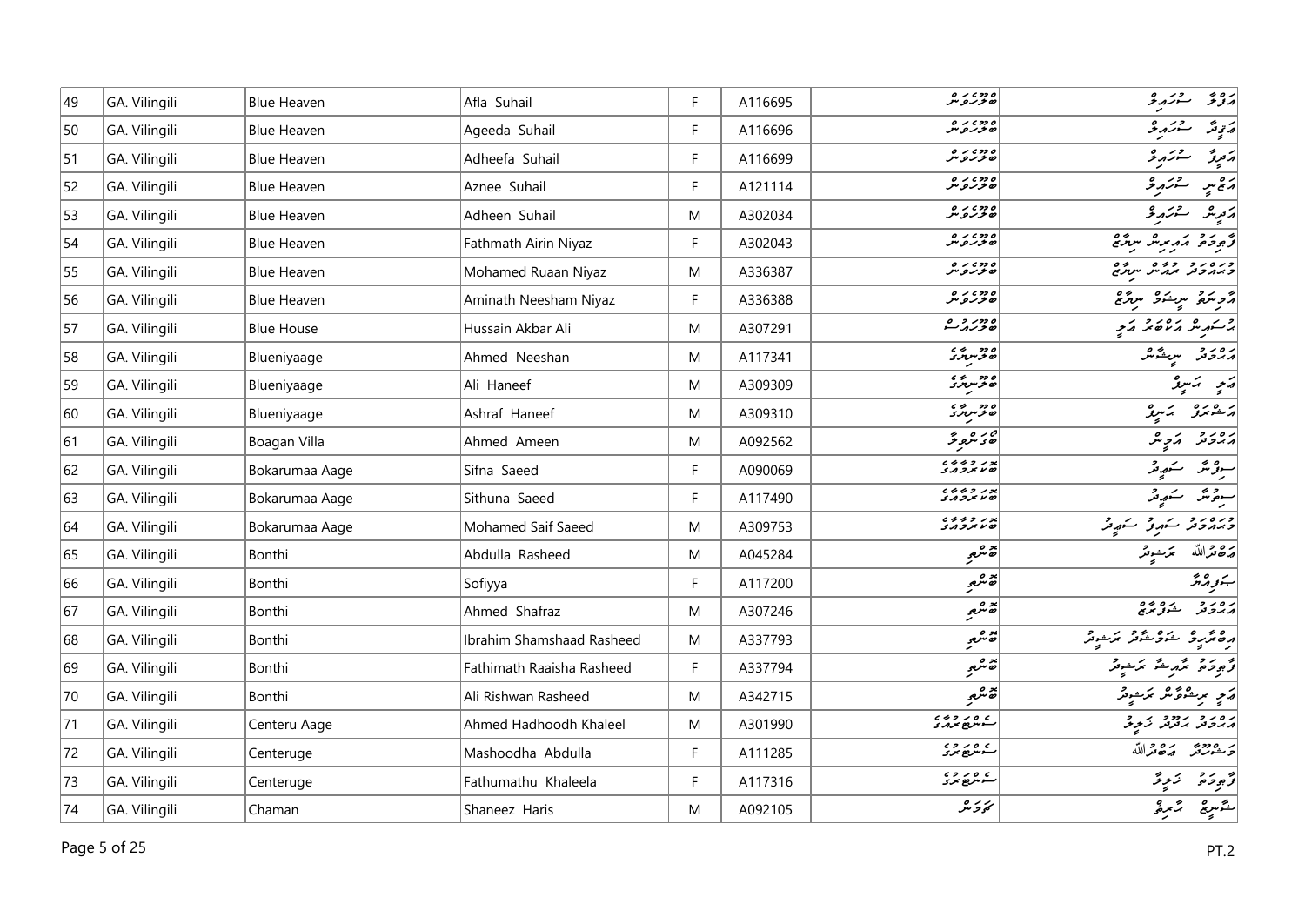| 75           | GA. Vilingili | Chandhanee House | <b>Abdul Azeez</b>        | M           | A075723 | ىمەتلەر <i>بىرىدە</i> ك         | ره وه ر<br>د هند د د پم                             |
|--------------|---------------|------------------|---------------------------|-------------|---------|---------------------------------|-----------------------------------------------------|
| 76           | GA. Vilingili | Choice           | Mohamed Muzayyin Nazim    | M           | A340086 | ىچمەرىشە                        | כנסגב בזמתית תופר                                   |
| 77           | GA. Vilingili | Cottage          | Shaukath Ali              | M           | A054599 | پرين ۾<br>م ج ق                 |                                                     |
| 78           | GA. Vilingili | Cute             | Fathimath Maaha Adhil     | F           | A330087 | $\stackrel{o}{\sim}$            | توجوحو تحرش محمدته                                  |
| 79           | GA. Vilingili | Daisymaage       | Shareefa Hassan           | $\mathsf F$ | A000774 | ر<br>پانگ پی پر د               | أختيرة أيمكش                                        |
| 80           | GA. Vilingili | Daisymaage       | Aneedha Rasheed           | F           | A001635 | ر<br>پانگ پی پی تر <sub>ک</sub> | كاسريگر الكر شوند                                   |
| 81           | GA. Vilingili | Daisymaage       | Zahir Hassan              | M           | A026595 | ر<br>پانگنج تر ک                | چ ریز کرکے میں                                      |
| 82           | GA. Vilingili | Daisymaage       | Mohamed Saif Zahir        | M           | A148037 | پی پی تر <sup>2</sup>           | ورورو سكرو لجريم                                    |
| 83           | GA. Vilingili | Daisymaage       | Aminath Shaffana Zahir    | F           | A311822 | ۽ سچ چري<br>  ۽ سچ چر پر        | أزويتهم خوروثير لجرير                               |
| 84           | GA. Vilingili | Daisymaage       | Ahmed Saffan              | M           | A311829 | ر<br>پانگ پی تر <sub>ک</sub>    | رەرد رەپەر                                          |
| 85           | GA. Vilingili | Day Light        | Thalhath Mohamed          | M           | A301579 | بمخرج                           | נסנד בנסנד<br>הצלגים בגורכת                         |
| 86           | GA. Vilingili | Day Light        | Abdulla Thohir            | M           | A312208 | بمخرج                           | رەقراللە ئورىز                                      |
| 87           | GA. Vilingili | Day Light        | Hussain Thaaib            | M           | A361391 | ۽ تزريح                         | بر سكر شهر المحمدة                                  |
| 88           | GA. Vilingili | Dearest          | Aishath Malsha Rasheed    | F           | A357072 | ابریز مقطع                      | و<br>وگرشوه و وشگ برشونر                            |
| 89           | GA. Vilingili | Dew South        | Ismail Shafiu Anees       | M           | A089959 | د مرکز د د                      | ړ شو څړو شوره کمېږ شو                               |
| $ 90\rangle$ | GA. Vilingili | Dhabugasdoshuge  | Inava                     | F           | A040644 |                                 | ەپتىر                                               |
| 91           | GA. Vilingili | Dhanbuge         | Ahmed Nabaah Abdul Raheem | M           | A340884 | ر<br>ترسرچ ی                    | ג סגב גם פ ג סביבג ס<br>ג גבת יתסיג גםתחת <i>גב</i> |
| 92           | GA. Vilingili | Dhilbahaaruge    | Aminath Iman Ahmed        | $\mathsf F$ | A402880 | و د بر و د<br>ترنژه ر بر د      | הכית הכית המכת                                      |
| 93           | GA. Vilingili | Dhilkash Villa   | Mariyam Nasheeda Hassan   | F           | A062043 | <mark>ىرىۋىدىش</mark> ورۇ       | ويرمروا الرسومر الركاس                              |
| 94           | GA. Vilingili | Dhilkash Villa   | Anwar Sadath              | M           | A063667 | مرىۋىم شىھ بۇ ئى                | ر ه ر وه مر د د و<br>پرسرو بور مستورتونو            |
| 95           | GA. Vilingili | Dhilkash Villa   | Mohamed Nasheed Hassan    | M           | A105009 | <br> مرثر ما مشهورته            | ورەرو ترسىر كەسكى                                   |
| 96           | GA. Vilingili | Dhilkash Villa   | Fathmath Hassan           | $\mathsf F$ | A117232 | مرقرئم يشويرقر                  | توجوه يمسكس                                         |
| 97           | GA. Vilingili | Dhilkash Villa   | Ahmed Nasheed             | M           | A117234 | <br> مرمریم ش <sub>موم</sub> مر | أربروتر الكرشوش                                     |
| 98           | GA. Vilingili | Dhilkash Villa   | Aishath Hassan            | F           | A117235 | ىر <i>ۇ ئ</i> ەشھۇقە            | ە ئەستىقى ئەسكەنلەر                                 |
| 99           | GA. Vilingili | Dhilkash Villa   | Hussain Hassan            | M           | A310662 | <br>  مرمر مذهب مرمر            | برسكريش برسكس                                       |
| 100          | GA. Vilingili | Dhilkash Villa   | Fathmath Eanaan Anwar     | F           | A325788 | مرمرىم شو <sub>م</sub> وتى      | تحج و و محمد المستعدم                               |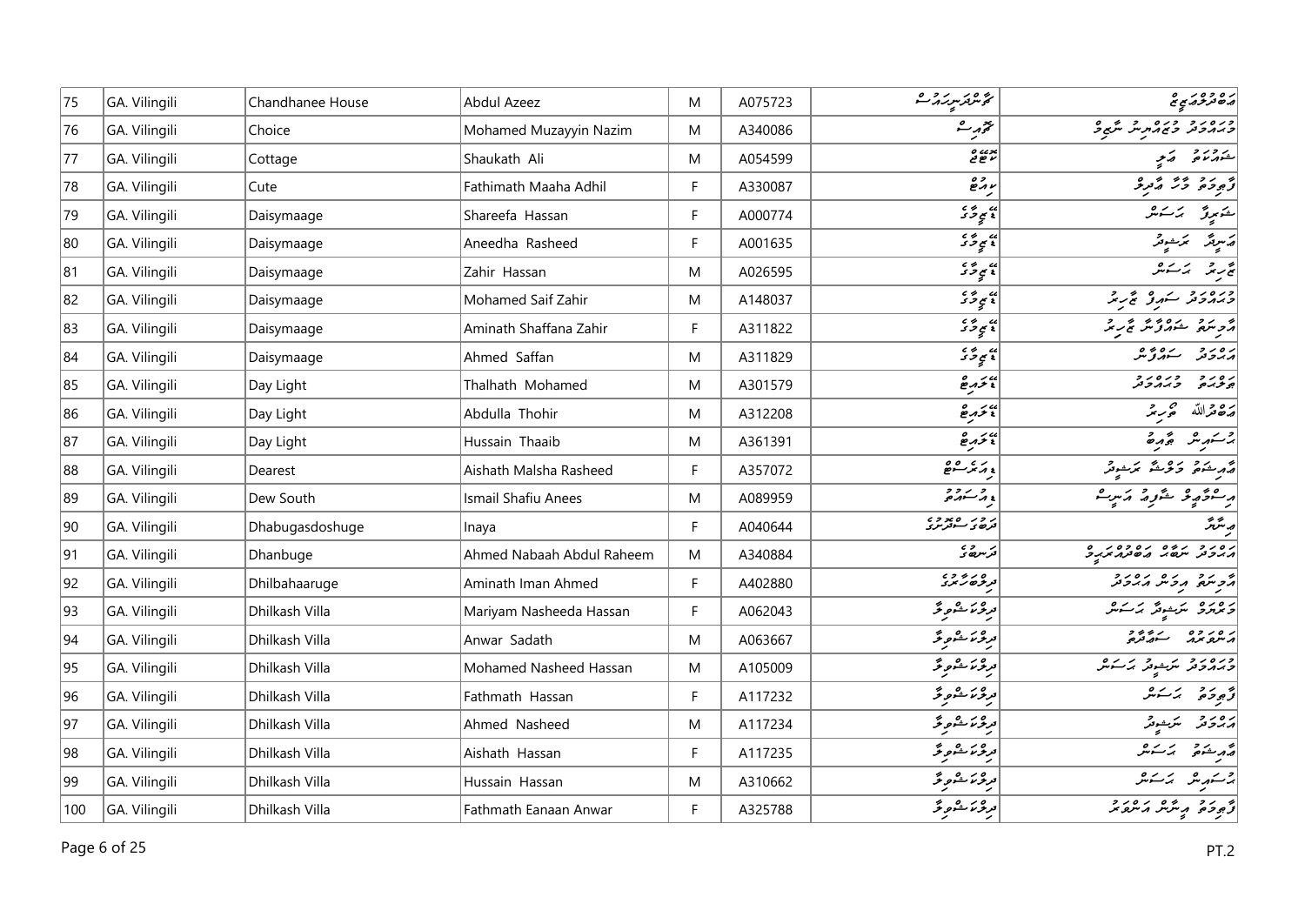| 101 | GA. Vilingili | Dhilkash Villa   | Mohamed Hoodh Anwar       | M           | A340851 | <mark>ىرىۋىدىش</mark> ورۇ                             | כנסג כ ככ גםגב<br><i>כג</i> ובבת גת ומינפת                                                                                                                                                                                                                                                                                                                                                                                                                       |
|-----|---------------|------------------|---------------------------|-------------|---------|-------------------------------------------------------|------------------------------------------------------------------------------------------------------------------------------------------------------------------------------------------------------------------------------------------------------------------------------------------------------------------------------------------------------------------------------------------------------------------------------------------------------------------|
| 102 | GA. Vilingili | Dhoabeege        | Ramla Rashaad             | $\mathsf F$ | A104307 | ە<br>مەھ                                              | ىرۈ ئەسكەر                                                                                                                                                                                                                                                                                                                                                                                                                                                       |
| 103 | GA. Vilingili | Dhoabeege        | Mohamed Rawahath Rashaadh | M           | A324678 | ە<br>مەھمى                                            | وره رو بروبر و برند و<br>جهرچن مرونه و مرشور                                                                                                                                                                                                                                                                                                                                                                                                                     |
| 104 | GA. Vilingili | Dhoadhi          | Fathimath Sithana Nasir   | F           | A313885 | تحرمر                                                 | ۇۋەدە سوۋىتر ترسونر                                                                                                                                                                                                                                                                                                                                                                                                                                              |
| 105 | GA. Vilingili | Dhondhuburimaage | Aminath                   | $\mathsf F$ | A086742 | بر ه د و و په و<br>ترسربر <i>ه بر</i> و د             | ړ ځېږ په                                                                                                                                                                                                                                                                                                                                                                                                                                                         |
| 106 | GA. Vilingili | Dhondhuburimaage | Abdul Hameed              | M           | A086744 | پر ه د د د پر پر<br>ترسرتر <i>ه بر</i> و <sub>ک</sub> | ړ ۵ و ۵ د په د                                                                                                                                                                                                                                                                                                                                                                                                                                                   |
| 107 | GA. Vilingili | Dhondhuburimaage | Wafiyya Abdul Hameed      | $\mathsf F$ | A105018 | پر ۵ و و پر دی<br>تر نگرتر <i>ه بر و</i> د            | وَوِمِرٌ مَصْرُومَ وِمْرَ                                                                                                                                                                                                                                                                                                                                                                                                                                        |
| 108 | GA. Vilingili | Dhuni            | Mohamed Miushaalu         | M           | A314198 | قرسر                                                  | ورەرو دەشۇر                                                                                                                                                                                                                                                                                                                                                                                                                                                      |
| 109 | GA. Vilingili | Diamond Villa    | Ahmed Afeef               | M           | A307087 | نۇر ئەمرىگە <i>ھ</i> وڭر                              | درو ډې د                                                                                                                                                                                                                                                                                                                                                                                                                                                         |
| 110 | GA. Vilingili | Don't Forget     | Waheed Abdulla            | M           | A048585 | م وه بره و<br>پاسیج تردیح                             | أحربيته الاحدادية                                                                                                                                                                                                                                                                                                                                                                                                                                                |
| 111 | GA. Vilingili | Don't Forget     | Liusha Waheed             | F.          | A308138 |                                                       | ورحمش كالمرقر                                                                                                                                                                                                                                                                                                                                                                                                                                                    |
| 112 | GA. Vilingili | Don't Forget     | Aminath Lubna Naseem      | F           | A389428 | می هم و در ه<br>  عمر هم و تر د هم                    | أأوسم وهاش سرسو                                                                                                                                                                                                                                                                                                                                                                                                                                                  |
| 113 | GA. Vilingili | Endherimaage     | Mohamed Ibrahim           | M           | A052759 | ې وې په په<br>مرمرمرد د                               | כמחכת תפתיכ                                                                                                                                                                                                                                                                                                                                                                                                                                                      |
| 114 | GA. Vilingili | Etnaa            | Sausan Hassan             | F           | A307231 | ې ه ع<br>مرح سر                                       | سەر ئەسەس بايرىسىس                                                                                                                                                                                                                                                                                                                                                                                                                                               |
| 115 | GA. Vilingili | Etnaa            | Salthanath Hassan         | F           | A307232 | پره پر                                                | سۇۋىتى ئەسەر                                                                                                                                                                                                                                                                                                                                                                                                                                                     |
| 116 | GA. Vilingili | Eve              | Mariyam Eema Mohamed      | F           | A269095 | دية                                                   | נפנם נפי כנסנים<br>כמתכ נפי כנמכת                                                                                                                                                                                                                                                                                                                                                                                                                                |
| 117 | GA. Vilingili | Eve              | Fathimath Ana Nadheem     | F           | A304424 | ەرە<br>ئە                                             | توجوحه أتكر لترمره                                                                                                                                                                                                                                                                                                                                                                                                                                               |
| 118 | GA. Vilingili | Ever Last        | Ahmed Shameem             | M           | A032565 | ى بە بە ئۇر مەھ                                       | رەرو شرور                                                                                                                                                                                                                                                                                                                                                                                                                                                        |
| 119 | GA. Vilingili | Ever Last        | Shama Abdul Razzag        | $\mathsf F$ | A104076 | ى ئەسرىۋىسى <i>م</i>                                  | روم ده وه ده و و<br>شرق مان محمد محمد مع تح                                                                                                                                                                                                                                                                                                                                                                                                                      |
| 120 | GA. Vilingili | Ever Last        | Dr. Wishama Abdul Razzag  | F           | A117431 | ى ئەرتەرە ھ                                           | $\begin{array}{cc} \mathcal{D} & \mathcal{D} & \mathcal{D} & \mathcal{D} & \mathcal{D} & \mathcal{D} & \mathcal{D} & \mathcal{D} & \mathcal{D} & \mathcal{D} & \mathcal{D} & \mathcal{D} & \mathcal{D} & \mathcal{D} & \mathcal{D} & \mathcal{D} & \mathcal{D} & \mathcal{D} & \mathcal{D} & \mathcal{D} & \mathcal{D} & \mathcal{D} & \mathcal{D} & \mathcal{D} & \mathcal{D} & \mathcal{D} & \mathcal{D} & \mathcal{D} & \mathcal{D} & \mathcal{D} & \mathcal$ |
| 121 | GA. Vilingili | Ever Last        | Saudiyya                  | F           | A117494 | ى ئەرگەر 20<br>م <i>ۇ</i> ئىرگەنىشى                   | سەھەمەھە                                                                                                                                                                                                                                                                                                                                                                                                                                                         |
| 122 | GA. Vilingili | Ever Last        | Shahuma Abdul Razzag      | F           | A117495 | ى ئەرتۇب ھ<br>مەرتۇب ھ                                | ر ۵ ر ۵ ر ۵ ر و ۶<br>ג ه تر ۱. بر ۱. بر تو<br>سترگر گر                                                                                                                                                                                                                                                                                                                                                                                                           |
| 123 | GA. Vilingili | Ever Last        | Shashma Abdul Razzaq      | F           | A143971 | ى ئەرگەر 20<br>م <i>ۇ</i> ئىرگەنىشى                   | ر وه ده ده ده ده وه<br>شرشو <del>گ</del> در <i>ه ده برد</i> مخ                                                                                                                                                                                                                                                                                                                                                                                                   |
| 124 | GA. Vilingili | Ever Last        | Nawaaz Abdul Razzag       | M           | A309247 | ى ئەرگەر <i>2</i> ° ھ                                 | ر ٥ <i>٥ ٥ ٥ ٥ ٥ ٠</i><br>پره تر <i>٨ ټر ٢</i> ت<br>سرچ ج                                                                                                                                                                                                                                                                                                                                                                                                        |
| 125 | GA. Vilingili | Faaiza Manzil    | Ahmed Rasheed             | M           | A034905 | ۇ بەيج <sup>ى</sup> ئىرىمبو بى                        | رەرو كەھبىر<br>مەككى كەھبىر                                                                                                                                                                                                                                                                                                                                                                                                                                      |
| 126 | GA. Vilingili | Faaiza Manzil    | Aminath Rasheeda          | F.          | A303971 | ژٌمِ پُرَ شَهْ پِر دُ                                 | مركب مرشوقر                                                                                                                                                                                                                                                                                                                                                                                                                                                      |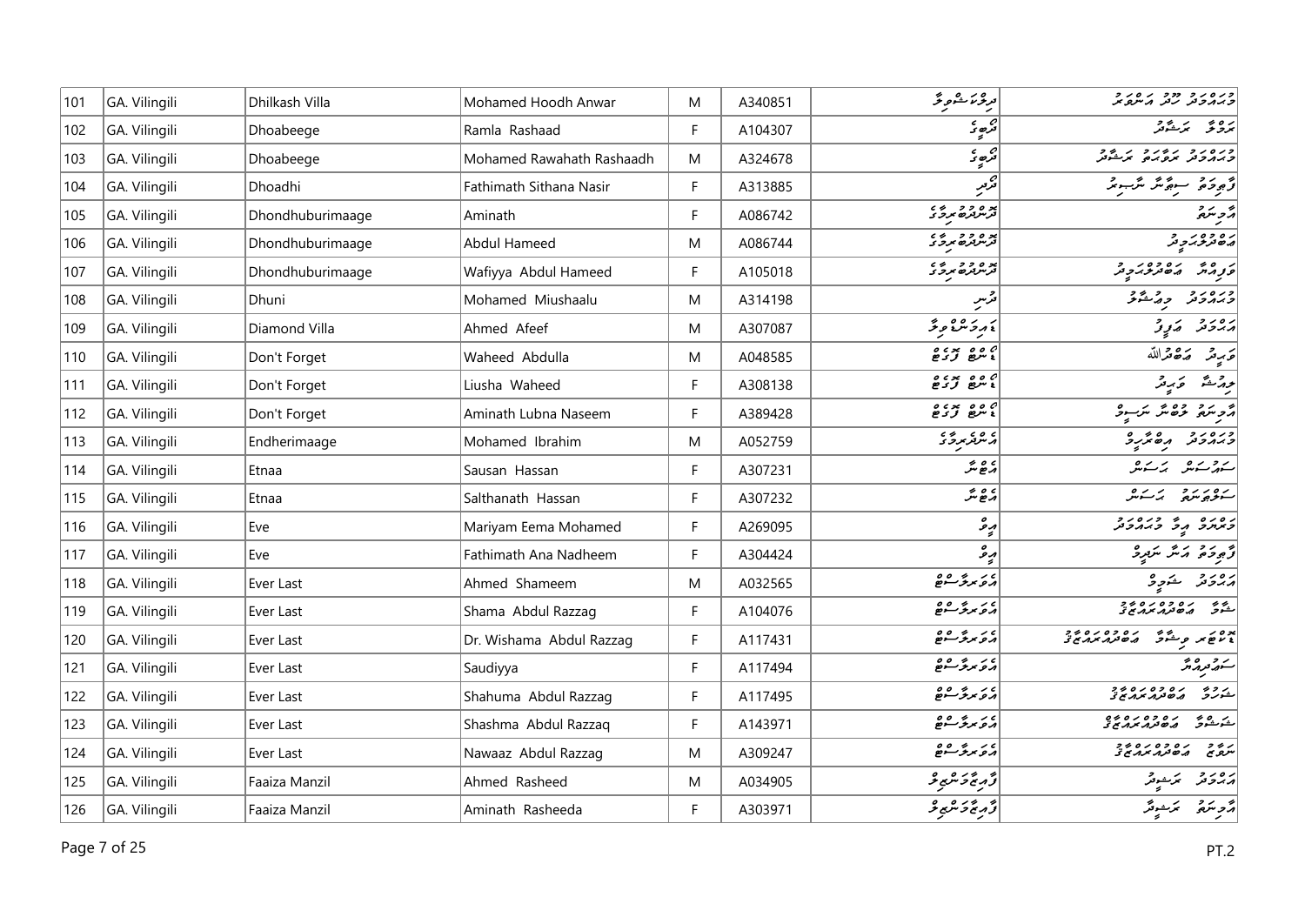| 127 | GA. Vilingili | Faaiza Manzil | Shifaza Haneef         | F  | A303974 | إِرْبِيَّ دَسْمِهِ وَ                 | الموقع كالمراريخ<br>المستركين المكسري                                                                                                                                                                                            |
|-----|---------------|---------------|------------------------|----|---------|---------------------------------------|----------------------------------------------------------------------------------------------------------------------------------------------------------------------------------------------------------------------------------|
| 128 | GA. Vilingili | Fahi          | Zareer Hassan          | M  | A010428 | قرسح                                  | ىج بىر بىر كەسكەنلىر                                                                                                                                                                                                             |
| 129 | GA. Vilingili | Fassiya       | Zeenath Thaufeeg       | F. | A128474 | تە ئەرىسىدىكە                         | ى ئىر ئىر ئىر قىلىپ ئىلگەن ئىراپ، ئىلگان ئىلگان ئىلگان ئىلگان ئىلگان ئىلگان ئىلگان ئىلگان ئىلگان ئى<br>ئىلگان ئىلگان ئىلگان ئىلگان ئىلگان ئىلگان ئىلگان ئىلگان ئىلگان ئىلگان ئىلگان ئىلگان ئىلگان ئىلگان ئىلگان ئىلگا            |
| 130 | GA. Vilingili | Fassiya       | Ibrahim Mishal Fauzee  | M  | A302582 | ئە ئەرىپىر                            | رەپرىۋ دىشمىۋ زەي                                                                                                                                                                                                                |
| 131 | GA. Vilingili | Fassiya       | Mohamed Looth Fauzy    | M  | A381059 | ئەھرىسىدىكە                           |                                                                                                                                                                                                                                  |
| 132 | GA. Vilingili | Fathakumaage  | Riyasa Moosa           | F  | A100007 | ر ر د د »<br>زه ما ژ د                | $\begin{array}{cc} \begin{array}{ccc} \circ & \circ & \circ \\ \circ & \circ & \circ \end{array} & \begin{array}{c} \circ & \circ \\ \circ & \circ & \circ \end{array} \end{array}$                                              |
| 133 | GA. Vilingili | Fathis        | Aminath Siman Thaufeeg | F  | A354861 | ئەمو <sup>م</sup>                     | أأرمز والمستحامل والمرواني                                                                                                                                                                                                       |
| 134 | GA. Vilingili | Fazaa         | Waseem Ismail          | M  | A038891 | ترتج                                  | ر دو رومورونو<br>موسود رومورونو<br>توموری شوکو                                                                                                                                                                                   |
| 135 | GA. Vilingili | Fine Beach    | Fathmath Shazeela      | F  | A117417 | ئەمرىئىي تە                           |                                                                                                                                                                                                                                  |
| 136 | GA. Vilingili | Fine Beach    | Mohamed Sadhad Shadeed | M  | A342104 | ز <sub>مر سرچونجو</sub>               | ورەرو دەرە ئەر                                                                                                                                                                                                                   |
| 137 | GA. Vilingili | Finolhu       | Wadhooda Rasheed       | F  | A117384 | ويترتز                                | ر دور<br>حوفرفر - مرَشوفر                                                                                                                                                                                                        |
| 138 | GA. Vilingili | Foolhumaage   | Aishath Aanaa Faheem   | F  | A356185 | دد و بر ر<br>تو نر <del>و</del> ک     |                                                                                                                                                                                                                                  |
| 139 | GA. Vilingili | Fresh         | Azeema Abdul Azeez     | F  | A117174 | وبريثه                                | ג' זה ביני הייתר בין הייתו הייתו הייתו הייתו הייתו הייתו הייתו הייתו הייתו הייתו הייתו הייתו הייתו הייתו הייתו<br>ביני הייתו הייתו הייתו הייתו הייתו הייתו הייתו הייתו הייתו הייתו הייתו הייתו הייתו הייתו הייתו הייתו הייתו היי |
| 140 | GA. Vilingili | Gaadhoo       | Mariyam Shaisha Naseem | F  | A350821 | په دو<br>ک قر                         | دەرە خىرىش سەرە                                                                                                                                                                                                                  |
| 141 | GA. Vilingili | Gadhage       | Solaah Nasir           | M  | A045623 | ر ر ،<br>ک ترک                        | بنوقرا الترجو                                                                                                                                                                                                                    |
| 142 | GA. Vilingili | Gadhage       | Naseer Ali             | M  | A057877 | ىر يەر<br>ئ                           | لترسوش الأمج                                                                                                                                                                                                                     |
| 143 | GA. Vilingili | Gadhage       | Mohamed Shivaaz        | M  | A148603 | ر ر بر<br>ک تعرک                      | ورەرو شوەڭر                                                                                                                                                                                                                      |
| 144 | GA. Vilingili | Gadhage       | Aminath Rifla          | F. | A308951 | ر ر ء<br>تاريخ                        | ړې ترو پروتو                                                                                                                                                                                                                     |
| 145 | GA. Vilingili | Gadhakoalhige | Mohamed Jawad          | M  | A308459 | ر رہ<br>  <sub>ی</sub> تورنم عربی<br> | ورەر د رود<br><i>دې</i> رمرتر ئے <i>و</i> تر                                                                                                                                                                                     |
| 146 | GA. Vilingili | Giritee aage  | Aneesa Ali             | F  | A044635 | ای مرجع ورځ<br><u>پرې</u>             | أرسرت أركمي                                                                                                                                                                                                                      |
| 147 | GA. Vilingili | Giritee aage  | Abdul Kareem Adam      | M  | A044660 | ای موجودی<br>اے                       | גם כם גם הודים<br>גם נק <i>יב עיבר</i> הנקב                                                                                                                                                                                      |
| 148 | GA. Vilingili | Giritee aage  | Yuzuna Nasir           | F  | A148791 | ای مرجع ورځ<br>گريز په                | ەر ئۆرىگە ئەگە ئەمەتر                                                                                                                                                                                                            |
| 149 | GA. Vilingili | Giriteege     | Yumna Abdul Jaleel     | F  | A082608 | ۍ مربو ځ<br>تر تر په                  | כם מ"כ הם בסביבית ב                                                                                                                                                                                                              |
| 150 | GA. Vilingili | Giriteege     | Razeena Mohamed        | F  | A102048 | ۍ مربو ځ<br>تر تر پخ                  | كري محمد المستخدم المعنى                                                                                                                                                                                                         |
| 151 | GA. Vilingili | Giriteege     | Yumleena Abdul Jaleel  | F  | A117509 | د برج دُ<br>  ريسي                    | כם היה הסתקפת בב<br>תקיבות הסתקפת                                                                                                                                                                                                |
| 152 | GA. Vilingili | Giriteege     | Yuzuleena Abdul Jaleel | F. | A117510 | <br>  د مرج د<br>                     | ووير رەوەر دو                                                                                                                                                                                                                    |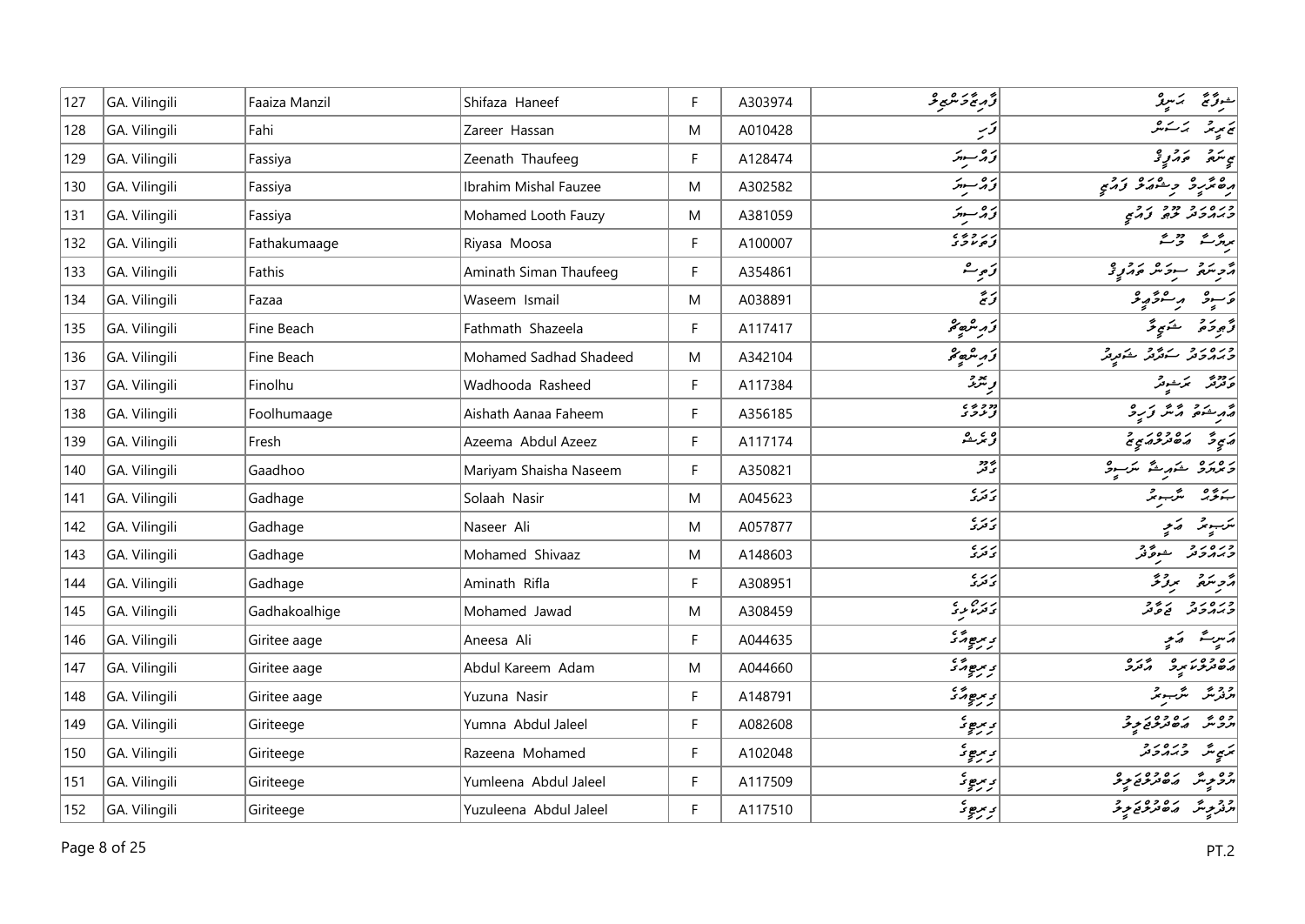| 153 | GA. Vilingili | Giriteege          | Ahmed Yumleen           | M           | A308757 | ۍ مربو ځ<br>تر برخ                                       | د ه د د د و و ه د                                                                                      |
|-----|---------------|--------------------|-------------------------|-------------|---------|----------------------------------------------------------|--------------------------------------------------------------------------------------------------------|
| 154 | GA. Vilingili | Giriteege          | Yamaan Abdul Jaleel     | M           | A346194 | ىر مرجوى<br>سرسرچ                                        | ر د ده ده ده د د د                                                                                     |
| 155 | GA. Vilingili | Gongalee Aabaadhu  | Shahurab Rashid         | M           | A092000 | پر ه ر په په د<br>  د سر <sub>کو</sub> پر ځور            | المشور من المحرك المحرك المحركة<br>المشور مركض المحرك المحرك                                           |
| 156 | GA. Vilingili | Gongalee Aabaadhu  | Mariyam Rizuma          | F           | A312109 | بر ه ر بر بر د<br>د سر <sub>کو</sub> پر ځ <sup>و</sup> ر |                                                                                                        |
| 157 | GA. Vilingili | Gongali            | Aminath Layaal Shareef  | F           | A344636 | ابره بر                                                  | ة وسرة المرتدمي المرتباني<br>أولا منها المرتدمي المرتباني<br>أمرية المرتبانية<br>المرتبانية المرتبانية |
| 158 | GA. Vilingili | Gurahaage          | Fareedha                | F           | A128235 | و ر بر د<br>د بور د                                      |                                                                                                        |
| 159 | GA. Vilingili | Hadheyra           | Rabeeu Moosa            | M           | A010741 | ر ۵ <i>۵ پ</i> ر<br>ر تو بو                              |                                                                                                        |
| 160 | GA. Vilingili | Hadheyra           | Mohamed Yazdhaan        | M           | A304752 | ر ۵ <i>۵ پ</i> ر<br>ر تو بو                              | כנסגב גם 20<br><i>בג</i> ונפינ ונשיננינ                                                                |
| 161 | GA. Vilingili | Handhufennage      | Ismail Jameel           | M           | A309274 | ر سروه و د ه<br>رسربرو سرس                               | وستوصفي وكالمحافي                                                                                      |
| 162 | GA. Vilingili | Happy Night        | Shihan Mohamed          | M           | A062290 | ر و پر پر ی                                              | شوره وره رو                                                                                            |
| 163 | GA. Vilingili | Happy Night        | Nasrath Mohamed         | M           | A072819 | <sup>ي</sup> پو پىرىم ھ                                  | د و د و د و د و د و                                                                                    |
| 164 | GA. Vilingili | Happy Night        | Fathimath Sausan Habeeb | F           | A327542 | <sup>ج</sup> بو سَر <sub>ْم</sub> ھ                      | و د د در دره کرده ه                                                                                    |
| 165 | GA. Vilingili | Havaanaa           | Mariyam Nadha Ibrahim   | $\mathsf F$ | A313343 | ىر ئەمە<br>سىرىپىتىر                                     | כמתכ יישל תפיליקל                                                                                      |
| 166 | GA. Vilingili | Heart              | Shimau Ahmed            | M           | A061521 | رًّى يورُح                                               | شوده بره دو                                                                                            |
| 167 | GA. Vilingili | Heart              | Safiyya Rasheed         | F           | A072418 | رًّى يورُح                                               | أيتوركر ترجير                                                                                          |
| 168 | GA. Vilingili | Heart              | Ahmed Sabir             | M           | A072506 | رًّى يورُح                                               | رەرد بەر                                                                                               |
| 169 | GA. Vilingili | Heart              | Sobah Ahmed             | M           | A078485 | رٌ برچ                                                   | بەۋە<br>پرور و                                                                                         |
| 170 | GA. Vilingili | Heart              | Shiyaz Ahmed            | M           | A117333 | رًّى يورُح                                               | <br>  شووگریخ<br> -<br>پروژو                                                                           |
| 171 | GA. Vilingili | Heart              | Ali Shuaib              | M           | A117522 | رًّسم ح                                                  | أوسم في المحمد المحمد                                                                                  |
| 172 | GA. Vilingili | Heart              | Mohamed Sodiq           | M           | A126193 | رًّسم ح                                                  | ورەرو ھەدى<br><i>جەم</i> ەرى سەترى                                                                     |
| 173 | GA. Vilingili | Hikifinifenmaage   | Aishath Ali             | F           | A117354 | ر رو مرد عدد دي.<br><u>ري د ر</u>                        | وكرمشتمو الكمح                                                                                         |
| 174 | GA. Vilingili | Hikifinifenmaage   | Fathimath Anisha Ali    | F           | A350393 | ار رو سرو سرچ<br>ار رو سرو سرچرۍ                         | و دو شرحه مو                                                                                           |
| 175 | GA. Vilingili | Hilihilaa Aage     | Shujau Usman            | M           | A054911 | اروروژه<br>اروروژه                                       | ے دور دورو د                                                                                           |
| 176 | GA. Vilingili | Hirudhugasdhoshuge | Nakhsha Nasir           | F           | A116835 | و و ر _ ه مو و ء<br>ر بوتری سوتوری                       | <i>مَرْدْ</i> تْ مُ <i>رْجِعْ</i>                                                                      |
| 177 | GA. Vilingili | Hithilaa-Aage      | Mohamed Ismail          | M           | A072793 | رە ۋەر<br>رىر قەرى                                       | כמחכני תפיצוב                                                                                          |
| 178 | GA. Vilingili | Hithilaage         | Mohamed Nawwiru         | M           | A117330 | رە ۋى<br>بەر                                             | ورەرد برە د                                                                                            |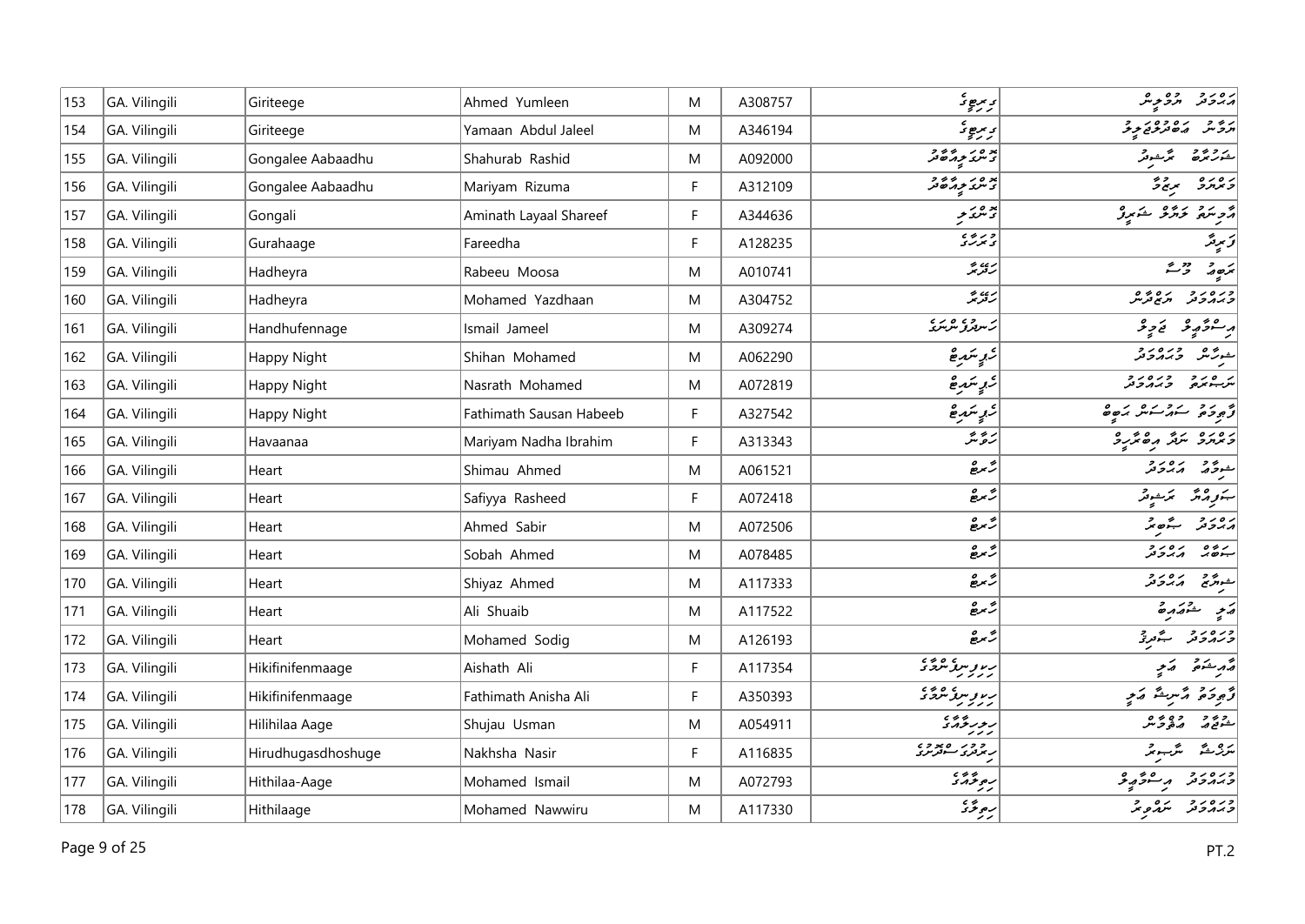| 179 | GA. Vilingili | Hithilaage   | Fathmath Shabnam       | F           | A216169 | ر و څه<br>ر د                | شەھ سرچ<br>ا تو پر پر د                   |
|-----|---------------|--------------|------------------------|-------------|---------|------------------------------|-------------------------------------------|
| 180 | GA. Vilingili | Hithilaage   | Mariyam Zahira Ali     | F           | A253931 | رەتى<br>رىرىپى               | ده ده ځريگه وکړ                           |
| 181 | GA. Vilingili | Hithilaage   | Ibrahim Joodh Ahmed    | M           | A402502 | ر پرې<br>رپوڅر               | دە ئەر 355 رەر 7                          |
| 182 | GA. Vilingili | Hithilaage   | Aishath Neelam Ahmed   | F.          | A402792 | رەتى<br>بەر                  | وكرمشتم سركر وبروتر                       |
| 183 | GA. Vilingili | Horrizon     | Mohamed Musthafa       | M           | A113406 | جر بریخ مگر                  | ورەرو وەرد<br>وردولار وسىبوق              |
| 184 | GA. Vilingili | Horrizon     | Muaviyath Musthafa     | M           | A307049 | بيح بر بيو چر                | وه ده و ه ده.<br>درگوهای و جنور           |
| 185 | GA. Vilingili | Horrizon     | Moomin Musthafa        | M           | A307050 | جرىيز چر                     | ورومر وبادر                               |
| 186 | GA. Vilingili | Horrizon     | Mubeen Musthafa        | M           | A307052 | بىر پىر ھ<br>سرىي مىر        | وه و و درو                                |
| 187 | GA. Vilingili | Horrizon     | Muhannadhu Musthafa    | M           | A338530 | جرىيز مىر                    | ور ەر د دەرد<br><i>دېر</i> س سر د سوپۇ    |
| 188 | GA. Vilingili | Huvadhumaage | Adil Rushdee           | M           | A052544 | و ر و د  ،<br>ره ترو  ړ      | پژور هم مشور<br>                          |
| 189 | GA. Vilingili | Iraakuge     | Fathimath Shooba       | F           | A117403 | د بو د ،<br>د بومړي          | تو بر د دره<br>توجود شده                  |
| 190 | GA. Vilingili | Iraakuge     | Mohamed Idrees         | M           | A137776 | دېږېږي                       | ورەر د مەرىپ                              |
| 191 | GA. Vilingili | Iraakuge     | Saayaa Saeed           | F           | A332925 | د پژره<br>د برنا د           | سەر سىمەتىر                               |
| 192 | GA. Vilingili | Iruvaige     | Aminath Sajida         | $\mathsf F$ | A117378 | وبرء وء                      | أأوسكم المستحيظ                           |
| 193 | GA. Vilingili | Iruvaige     | Ahmed Jaamiu Shafeeq   | M           | A332187 | و برء و                      | در در افزاد المسکور د                     |
| 194 | GA. Vilingili | Iruvaru      | Mariyam Faanu          | F           | A153939 | د بر د<br>د برو بر           | ر ه ر ه و و<br><del>د</del> بربرو ژ س     |
| 195 | GA. Vilingili | Iruvaru      | Sharoom Ibrahim        | M           | A307093 | وبره بر                      | دە ئەرد<br>ر دو ه<br>شو نورو              |
| 196 | GA. Vilingili | Iruvaru      | Mariyam Shanoona       | F           | A307094 | د بر د<br>د برو بر           | ے چوپیگر<br>ر ه ر ه<br><del>د</del> بربرگ |
| 197 | GA. Vilingili | Iruvaru      | Aishath Shaveena       | F           | A357161 | وبرة بر                      | شَدَهٍ مَّرَ<br>و مر شوه<br>م             |
| 198 | GA. Vilingili | Ithaa        | Aminath Junaid         | $\mathsf F$ | A117322 | برځ                          | قے سک <b>ہ</b> تر<br>أرمر تركيح           |
| 199 | GA. Vilingili | Ithaa        | Ahmed Jinaan           | M           | A376961 | برځ                          | رەرد يېڭرىتر                              |
| 200 | GA. Vilingili | Iziano       | Athifa Suhail          | F           | A063161 | ەي ۋىتر                      | سترتهر<br>پ <sup>ر</sup> جو قر            |
| 201 | GA. Vilingili | Iziano       | Fathimath Izyan Ismail | F           | A332022 | موجه محمر                    | רביבים המתמת השתפה<br>רבים המתמת השתפה    |
| 202 | GA. Vilingili | Jaaviyaa     | Javid Ali              | M           | A117434 | ة و پژ                       | ر<br>محموم مکم                            |
| 203 | GA. Vilingili | Jaaviyaa     | Jaish Ali Waheed       | M           | A341656 | ء<br>  قيم حر <sup>مگر</sup> | فكركش ككمج فكميتمر                        |
| 204 | GA. Vilingili | Janavareege  | Aminath Rinzee         | F           | A068676 | ىر مىرىگە مور <sup>ى</sup>   | أأدبتكم برسمي                             |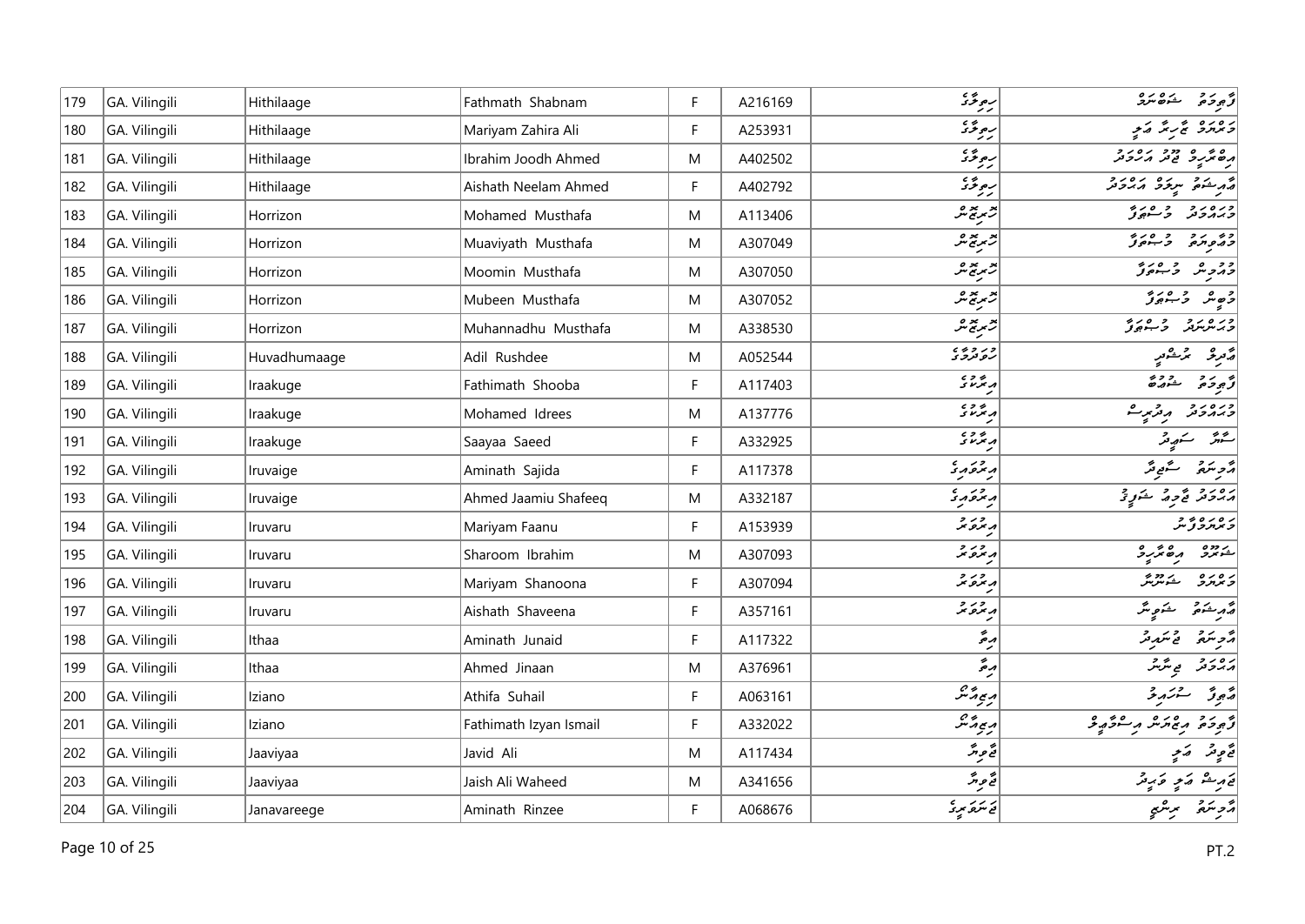| 205 | GA. Vilingili | Janavareege         | Shahureeza Raha          | F           | A072331 | <br>  نئے سرچ سرچ                      | المشركيريج أأتركز                                            |
|-----|---------------|---------------------|--------------------------|-------------|---------|----------------------------------------|--------------------------------------------------------------|
| 206 | GA. Vilingili | Javahirumaage       | Aminath Saadha           | $\mathsf F$ | A302800 | ر په روپر د<br>مح ځم مرحز <sub>ک</sub> | أأروح المتوفر                                                |
| 207 | GA. Vilingili | Javahirumaage       | Mohamed Ikleel           | M           | A302804 | ر و رو و ء<br>نح قر برو د              | ورەرو مارو                                                   |
| 208 | GA. Vilingili | Kadu Olhi           | Aishath Shihab           | F           | A117429 | ر ويو<br>ما ٤ آرم                      | و د د د د د د د د د د د<br>ماه د سنده د                      |
| 209 | GA. Vilingili | Kadu Olhi           | Fareeda Hussain          | F           | A117430 | ر ويو<br>ما ٤ آرم                      | ۇ بونۇ - جاسكىرىش                                            |
| 210 | GA. Vilingili | Kadu Olhi           | Ibrahim Shihab           | M           | A117547 | ر ويو<br>ما ٤ هرم                      | $rac{2}{3}$<br>شورگرھ<br>ر                                   |
| 211 | GA. Vilingili | Kadu Olhi           | Ishaag Shihaab           | M           | A368949 | ر دید<br>بر دید                        | $rac{1}{2}$                                                  |
| 212 | GA. Vilingili | Kadufennage         | Mamdhood Abdulla         | M           | A128663 | ر و ، ه ر ،<br>برو ترس                 | ر و دو به ده ترالله                                          |
| 213 | GA. Vilingili | Kadufennage         | Mujahid Naseem           | M           | A311345 | ر د ، ه ر ،<br>پړۍ مرس                 | وقارقه لترسوه                                                |
| 214 | GA. Vilingili | Kandu Fehi          | Shazail Siyam            | M           | A117078 | <mark>ئەسۇ ئ</mark> ۈپ                 | شويم د مشرده                                                 |
| 215 | GA. Vilingili | Kandu Fehi          | Shazla Siyam             | F           | A304779 | <mark>ئەسە ئ</mark> وس <sub>ى</sub>    | شەمۇ سەردە                                                   |
| 216 | GA. Vilingili | Kanduthila          | Mariyam Shiuna           | F           | A307178 | مَا سدْ موحَر                          | شەرقرىتر<br>ر ہ ر ہ<br><del>ر</del> بربر ژ                   |
| 217 | GA. Vilingili | Kanduvaige          | Afrah Anees              | M           | A117390 | ر<br>ئامىن ئۇر <sub>ى</sub>            | رەپرە كەسرى                                                  |
| 218 | GA. Vilingili | Kanduvaige          | Abshaah Anees            | M           | A362786 | ر سره و د و                            | أرەشى كەرب                                                   |
| 219 | GA. Vilingili | Kanmathee Villa     | Ibrahim Rasheed          | M           | A075473 | ر مر <sub>كز ت</sub> مورگر             | رە ئرىر ئىسىمىتى ئىشلىقى بىر                                 |
| 220 | GA. Vilingili | Kanmathee Villa     | Nilfa Rasheed            | F           | A116705 | ئەنگە ئۇغرىتى                          | ىر <i>ۇگە كەشىرى</i><br>ر                                    |
| 221 | GA. Vilingili | Kanmathee Villa     | Latheefa Rasheed         | F           | A116738 | ئەنگە ئەھرىگە                          | خبورٌ - مَرْشِيْرٌ                                           |
| 222 | GA. Vilingili | Kibigasdhoshuge     | Ahmed Hakeem             | M           | A117530 | <br>  ما جای مستوری<br>  مربر          | رەرو ئەدە                                                    |
| 223 | GA. Vilingili | Kibigasdhoshuge     | Aminath Shaura           | F           | A335322 | <br>  ما جای سود مرد دی<br>  مرد       | أروسكم المستور                                               |
| 224 | GA. Vilingili | Kudadhaharaage      | Mohamed Asif Yoosuf      | M           | A165741 | ۶ د ر ر د د<br>ما ٤ تور بوي            | כנסנפ וביינר וכפס<br><i>בה</i> וכנ <sub>י</sub> וביינר וביינ |
| 225 | GA. Vilingili | Kudadhaharaage      | Mohamed Sobah            | M           | A357143 | و ر ر ر » ،<br>ما ٤ تعرب بنوى          |                                                              |
| 226 | GA. Vilingili | Kulhi               | Fathimath Manha Musthafa | $\mathsf F$ | A383319 | د<br>ما مر                             | و د د ده و ه ده                                              |
| 227 | GA. Vilingili | Kulhi               | Mohamed Maaiz Musthafa   | M           | A383320 | و<br>ما مو                             |                                                              |
| 228 | GA. Vilingili | Kuredhimaage        | Neena Hassan             | F           | A092419 | و ۽ ره ۽<br>ما مولوگري                 | سرینٹر   پرکٹر                                               |
| 229 | GA. Vilingili | Laaluasrafeege      | Ahmed Moosa              | M           | A102998 | توجر ع بر بر<br>محر <i>د م</i> سمور    | رەر دىر                                                      |
| 230 | GA. Vilingili | Lily Off The Valley | Mohamed Riyaz            | M           | A069791 | و پرچمو تره پر                         | ورەرو برگرم                                                  |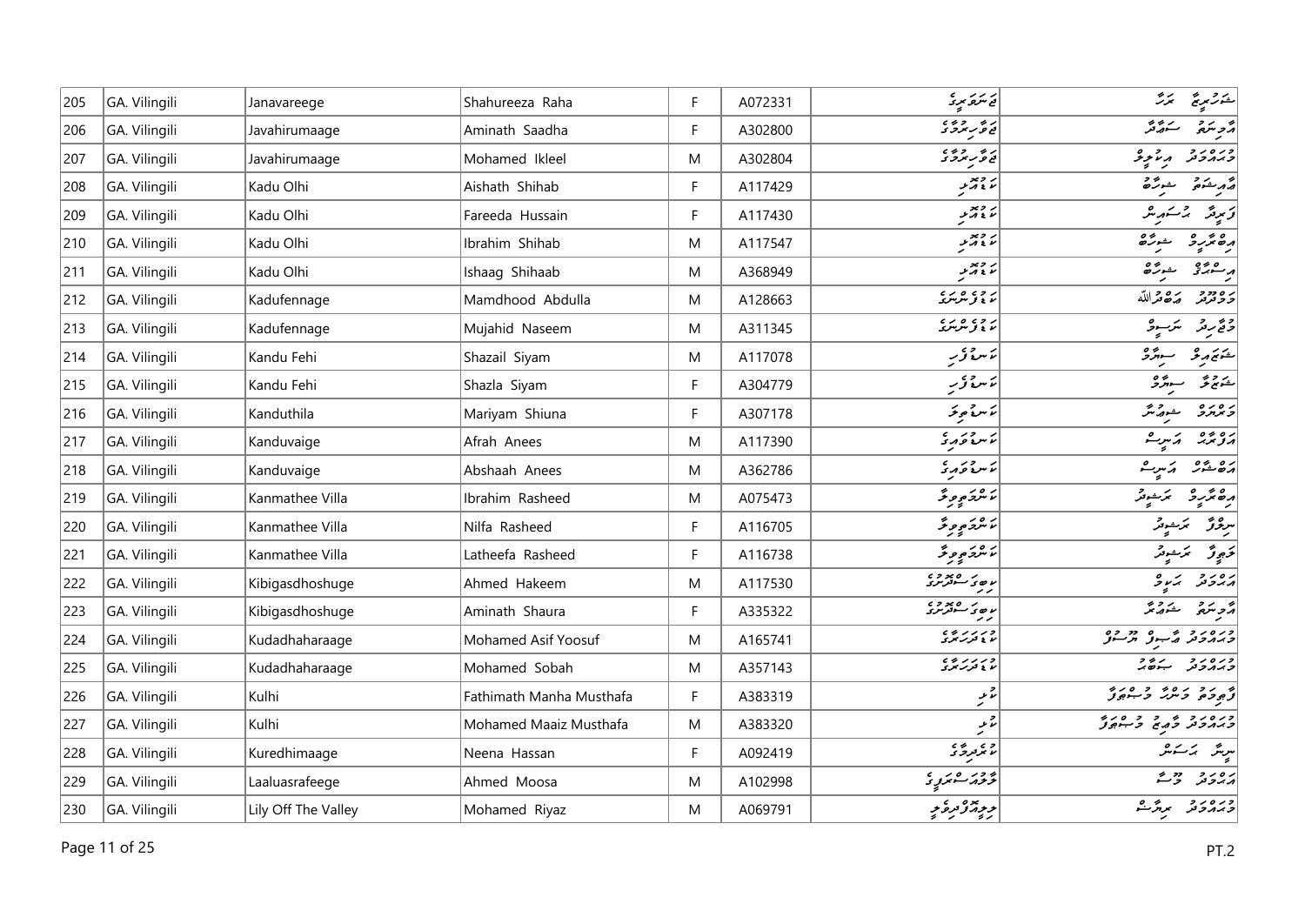| 231 | GA. Vilingili | Lotus           | Mohamed Jailam         | M  | A307187 | پر رہ<br>خر <u>ی</u> ج ک          | ورەرو ئەرگە                                           |
|-----|---------------|-----------------|------------------------|----|---------|-----------------------------------|-------------------------------------------------------|
| 232 | GA. Vilingili | Lotus           | Ahmed Haisham          | Μ  | A307188 | تتركات                            | أرەرو ئەيدۇ                                           |
| 233 | GA. Vilingili | Lucky Star      | Shamsunnahar           | F  | A116815 | ئۈرىشقىمە                         | ره وه ده د په<br>شوو سوړس پر                          |
| 234 | GA. Vilingili | Lucky Star      | Aishath Shaaniya Moosa | F. | A302386 | ئۈرىشى ئىر                        |                                                       |
| 235 | GA. Vilingili | Lucky Star      | Mohamed Shaan          | Μ  | A343637 | <sub>كحرم</sub> مصر<br>           | ورەرو شەھ                                             |
| 236 | GA. Vilingili | Maafolheyge     | Gurushiyya Hassan      | F  | A112409 | په پوه په<br><del>و</del> تو بو ب | و د مشوهر تر کر کرد.<br>تر مر شوهر تر کر کرد          |
| 237 | GA. Vilingili | Maafolheyge     | Mariyam Waleeda        | F  | A124972 | په پوه په<br><del>و</del> تو بو ب | رەرە كەچتر                                            |
| 238 | GA. Vilingili | Maafolheyge     | Wafa Ibrahim           | F  | A311563 | ەيدى ،<br>تركرىر                  | وَرَ رەپرْرِدْ                                        |
| 239 | GA. Vilingili | Maafolheyge     | Vifaah Ibrahim         | Μ  | A311574 | ه بودن تا<br>تر تو لو ی           | وزمه مره تر د                                         |
| 240 | GA. Vilingili | Maafolheyge     | Aminath Wiafa          | F  | A311627 | ه پون تا<br>تر تو تو ت            | أزويته وأزقر                                          |
| 241 | GA. Vilingili | Maafolheyge     | Ahmed Mihshaan Najeeb  | M  | A329584 | ه مورد ،<br><del>وگ</del> و و     | رور و و شهر سَرِ و آ                                  |
| 242 | GA. Vilingili | Maafolheyge     | Vishaah Ibrahim        | M  | A340786 | ەيدى ،<br>تركرىر                  | وڅنگ مۇمۇرۇ                                           |
| 243 | GA. Vilingili | Maafolheyge     | Mohamed Maathiu Najeeb | Μ  | A389414 | ەيدى ،<br>تركرىر                  |                                                       |
| 244 | GA. Vilingili | Maaranga        | Abbas Mohamed          | M  | A117294 | ۇ ئەسرىم                          | رەپ درەرد                                             |
| 245 | GA. Vilingili | Maaranga        | Faseela                | F  | A117298 | ۇ ئەسرىم                          | قرسید تھ                                              |
| 246 | GA. Vilingili | Maaranga        | Mohamed Imthiyaaz      | M  | A307263 | ۇ ئەسرىمە                         | כנסגב הפיתאם                                          |
| 247 | GA. Vilingili | Maaranga        | Gudhurathulla Abbas    | M  | A312089 | ۇ ئەسرىم                          | رەپچە<br>و و بر و اللّه<br>تح <b>مّر بمرم</b> ح اللّه |
| 248 | GA. Vilingili | Maaranga        | Fakhaamath Abbas       | F  | A357122 | ۇ ئەس <i>ى</i> كە                 | رورد ره ده به                                         |
| 249 | GA. Vilingili | Maaranga        | Malikaa Abbas          | F  | A357123 | ۇ ئەسرىر                          | 2501                                                  |
| 250 | GA. Vilingili | Maavaage        | Azeem Abdul Azeez      | Μ  | A083821 | پر دی<br>تربی                     | ره وه در په ه<br>مان مرکزم نبي ن<br>ەسىمى             |
| 251 | GA. Vilingili | Maavaage        | Aminath Zeenaz Shameem | F  | A308823 | و و ،<br>و و د                    | مُرْدِسَمَ بِي سُجْ شَرْدٍ وُ                         |
| 252 | GA. Vilingili | Manzil          | Azhana Ahmed           | F  | A313221 | ئەمپرى <sub>ۋ</sub>               | أروم مدورو                                            |
| 253 | GA. Vilingili | Manzil          | Visaal Ahmed           | M  | A313225 | ئەمى <i>تى بى</i>                 | وسگو پرور د                                           |
| 254 | GA. Vilingili | Manzil          | Shaana Ahmed           | F. | A357350 | ئەنگە بو                          | شَرْ شَرْ دَرْ دَرْ                                   |
| 255 | GA. Vilingili | Milan           | Muzulif Mujuthaba      | M  | A302294 | جرمحمد                            | و و ر پر<br>ح تع ځو ځ<br>  3 نتر عر قر                |
| 256 | GA. Vilingili | Minivan Asseyri | Ahmed Azhar            | Μ  | A306972 | اح سره مردم عدد المستقر           | גם גם גבר ב                                           |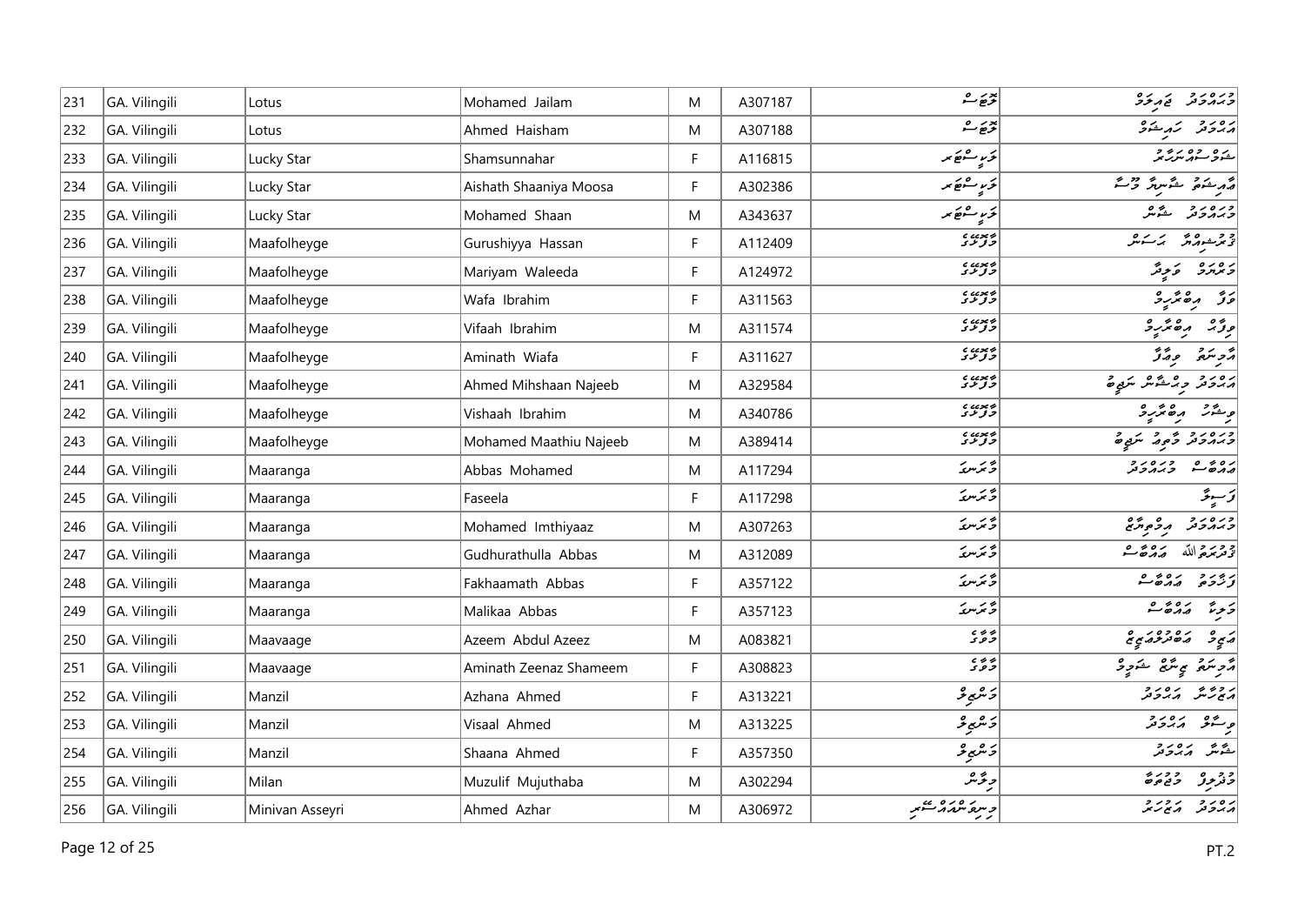| 257 | GA. Vilingili | Mirusmaa Aage        | Mohamed Sajid          | M  | A302756 | د برگوری<br>د برگسود د د             | ورەر د گەنجەتر                                                                                                                                                                                                                                                                                                                 |
|-----|---------------|----------------------|------------------------|----|---------|--------------------------------------|--------------------------------------------------------------------------------------------------------------------------------------------------------------------------------------------------------------------------------------------------------------------------------------------------------------------------------|
| 258 | GA. Vilingili | Moonimaage           | Muneera                | F. | A098991 | ود سرځ په<br>تر سرچ <sub>ک</sub>     | د سرپر                                                                                                                                                                                                                                                                                                                         |
| 259 | GA. Vilingili | Moonimaage           | Shamweela Abdul Azeez  | F. | A112835 | ود سرچ ی<br>څسرچ <sub>ک</sub>        | شرور دەرەر بە                                                                                                                                                                                                                                                                                                                  |
| 260 | GA. Vilingili | Moonimaage           | Shamweel Abdul Azeez   | M  | A114162 | ود سرچ ی<br>تر سرچ <sub>ک</sub>      |                                                                                                                                                                                                                                                                                                                                |
| 261 | GA. Vilingili | Moonimaage           | Ahmed Niushad          | M  | A117206 | ود سرچ ی<br>څسرچ <sub>ک</sub>        | נים נים מדיניים ביותר ביותר ביותר ביותר ביותר ביותר ביותר ביותר ביותר ביותר ביותר ביותר ביותר ביותר ביותר ביות<br>המודעים ביותר ביותר ביותר ביותר ביותר ביותר ביותר ביותר ביותר ביותר ביותר ביותר ביותר ביותר ביותר ביותר ביותר                                                                                                |
| 262 | GA. Vilingili | Moonimaage           | Irushaad Abdul Azeez   | M  | A117207 | دو په په<br>د سرچ د                  | مر شود ده ده ده م                                                                                                                                                                                                                                                                                                              |
| 263 | GA. Vilingili | Moonimaage           | Mohamed Niusham        | M  | A117208 | دو په په<br>تر سرچر                  | ورەرو سردىقو                                                                                                                                                                                                                                                                                                                   |
| 264 | GA. Vilingili | Moonimaage           | Abdul Azeez            | M  | A117209 | دو<br>ترسرچۍ                         | ړه وه ر<br>גە قرىر پرې                                                                                                                                                                                                                                                                                                         |
| 265 | GA. Vilingili | Moonimaage           | Niushal Abdul Azeez    | M  | A308246 | ود پرېږي<br>تر سرچ <sub>ک</sub>      | ر د ده ده ده ده د ه<br>سرز شوش مان ده در دم پای                                                                                                                                                                                                                                                                                |
| 266 | GA. Vilingili | Moonimaage           | Niushana Abdul Azeez   | F  | A308248 | ود سرچری                             | سر مشتر مصر ده در په                                                                                                                                                                                                                                                                                                           |
| 267 | GA. Vilingili | Moonimaage           | Shifana Abdul Azeez    | F. | A308249 | ود پرېږي<br>تر سرچ <sub>ک</sub>      | شور مره ده در ه<br>شور شر مان مردم ی                                                                                                                                                                                                                                                                                           |
| 268 | GA. Vilingili | Morning House        | Aminath Jeena          | F  | A307002 | ە بىر سى <i>گەنگە</i> ر م            | ړٌ د سَمَرُ مَمْ سِرٌ                                                                                                                                                                                                                                                                                                          |
| 269 | GA. Vilingili | Morning House        | Mariyam Ziliyan Zareer | F  | A340621 | ە بىر شە <u>رتە ئى</u> ر             | ويمركو بإوركش لمهر                                                                                                                                                                                                                                                                                                             |
| 270 | GA. Vilingili | <b>Morning House</b> | Mohamed Zidhan Zareer  | M  | A349816 | چ مرب <i>تری رَ ج</i> ر ہے<br>       | وره رو پروگر کا کار کر                                                                                                                                                                                                                                                                                                         |
| 271 | GA. Vilingili | Mugurige             | Naseer Mohamed         | M  | A079466 | و و<br>تر ی مور                      | $\begin{bmatrix} 1 & 0 & 0 & 0 \\ 0 & 0 & 0 & 0 \\ 0 & 0 & 0 & 0 \\ 0 & 0 & 0 & 0 \\ 0 & 0 & 0 & 0 \\ 0 & 0 & 0 & 0 \\ 0 & 0 & 0 & 0 \\ 0 & 0 & 0 & 0 \\ 0 & 0 & 0 & 0 \\ 0 & 0 & 0 & 0 \\ 0 & 0 & 0 & 0 \\ 0 & 0 & 0 & 0 & 0 \\ 0 & 0 & 0 & 0 & 0 \\ 0 & 0 & 0 & 0 & 0 \\ 0 & 0 & 0 & 0 & 0 \\ 0 & 0 & 0 & 0 & 0 \\ 0 & 0 & $ |
| 272 | GA. Vilingili | Mulammaage           | Fareesh Mohamed        | M  | A099201 | و ره و »<br>تر په ژ                  | تر پرے دیے دیے                                                                                                                                                                                                                                                                                                                 |
| 273 | GA. Vilingili | Muleege              | Mohamed Zihuny         | M  | A099101 | و مور<br>مرمور                       | ورەرو نورىر                                                                                                                                                                                                                                                                                                                    |
| 274 | GA. Vilingili | Mureedhuge           | Athifa                 | F  | A044079 | و <sub>مو</sub> تر و<br>تر موتر د    | وتمعجوقر                                                                                                                                                                                                                                                                                                                       |
| 275 | GA. Vilingili | Murigu               | Mariyam Manoosha       | F. | A159597 | و<br>تر بوري                         | ر ه بر ه<br><del>د</del> بر بر د<br>كر فيزينگم                                                                                                                                                                                                                                                                                 |
| 276 | GA. Vilingili | Murigu               | Faarish Rashad         | M  | A309759 | و برد<br>و برد                       | ۇ برىشە<br>ىر شەر<br>بىرىشەنىر                                                                                                                                                                                                                                                                                                 |
| 277 | GA. Vilingili | Mutheelaalu          | Nameela Nizar          | F  | A279955 | ۇمۇقر                                | للأوقى الرئج تر                                                                                                                                                                                                                                                                                                                |
| 278 | GA. Vilingili | Mutheelaalu          | Mohamed Nimaal Nizar   | M  | A309831 | د موتر د<br>ر <sub>و</sub> تر تر     | ورەرو سرگە سرگاند                                                                                                                                                                                                                                                                                                              |
| 279 | GA. Vilingili | Nainfaruge           | Ahmed Fathuhee         | M  | A081163 | ىئىدىشتى <i> تە</i>                  | رەرد روپە                                                                                                                                                                                                                                                                                                                      |
| 280 | GA. Vilingili | New Moon             | Munawwar Mohamed       | M  | A303887 | سردود مر                             | כנסנכ כנסנכ<br>בייט <i>ופינ בגובינ</i>                                                                                                                                                                                                                                                                                         |
| 281 | GA. Vilingili | New Moon             | Maahee Mohamed         | M  | A358250 | سرد دو ه                             | ور دره در د                                                                                                                                                                                                                                                                                                                    |
| 282 | GA. Vilingili | Night Moon           | Ahmed Junaid           | M  | A117247 | ىئە <sub>م</sub> ۋ <sup>ەد ي</sup> ر |                                                                                                                                                                                                                                                                                                                                |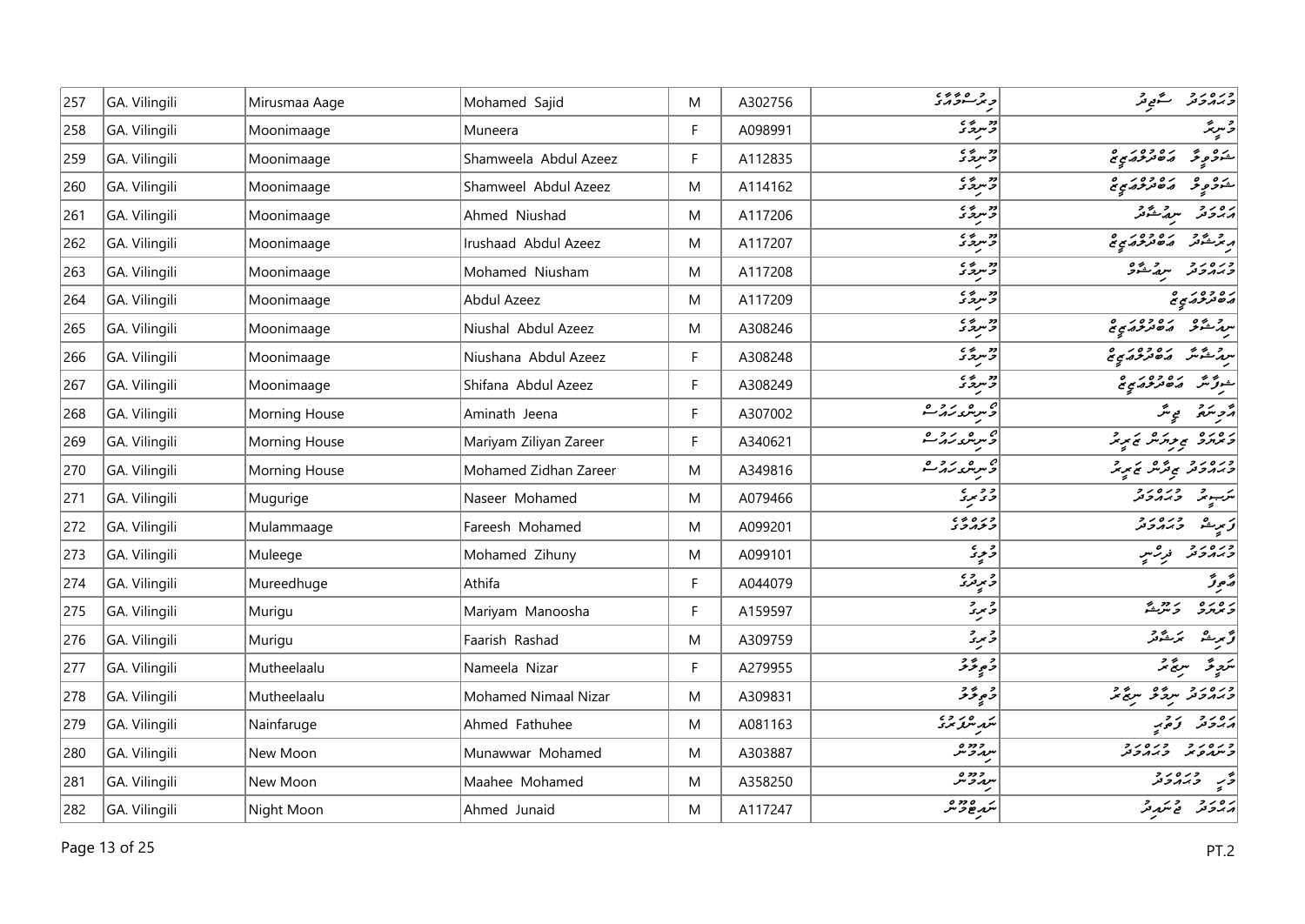| 283 | GA. Vilingili | Night Rose       | Fathimath Shaza           | F  | A349595 | سَرە جوڭ                                 | د<br>دوځه شته<br>مترنه ټرخه                      |
|-----|---------------|------------------|---------------------------|----|---------|------------------------------------------|--------------------------------------------------|
| 284 | GA. Vilingili | Niru             | Agila Hassan              | F. | A117388 | سرچر                                     |                                                  |
| 285 | GA. Vilingili | Niru             | Ahmed Aleef               | M  | A314272 | سرچر                                     | رور <del>د</del> کردو<br>مددور کردو              |
| 286 | GA. Vilingili | <b>Niru</b>      | Aminath Shiufa            | F. | A314273 | سرچر                                     | أأروبتهم سوارق                                   |
| 287 | GA. Vilingili | Niru             | Ismail Iyaadh Shaheed     | M  | A314275 | سرچر                                     | و حوګړو و گړو خری                                |
| 288 | GA. Vilingili | Nooraanee Manzil | Fathmath Nasma            | F. | A302739 | ترىز <sub>سرى</sub> ز سر <sub>ىر</sub> ۋ | و دو بره و                                       |
| 289 | GA. Vilingili | Nooraanee villa  | Mohamed Hussain           | M  | A117109 | يزېژ <sub>مبرو</sub> ئ <sup>و</sup>      | ورەرو ورىدىگ                                     |
| 290 | GA. Vilingili | Nooraanee villa  | Sharufeela Hussain        | F  | A306997 | يز پژ <sub>سوم</sub> ژ                   | ڪنگرو ٿي گريگريش                                 |
| 291 | GA. Vilingili | Nooraanee villa  | Ikhuvaana Hussain         | F  | A306998 | يزىر<br>سرىر سرە مۇ                      | ەر ئەھەر بەسكەر                                  |
| 292 | GA. Vilingili | Nooraanee villa  | Madih Hussain             | M  | A357278 | تربر يبر <sub>عر</sub> بحر               | وحمد بالمستمر مثر                                |
| 293 | GA. Vilingili | Olhufennage      | Riffath Gasim             | M  | A065662 | پر د ، ه ر ،<br>مرکز سرسری               | برورد ويحسده                                     |
| 294 | GA. Vilingili | Olhufennage      | Nazmath Gasim             | F  | A117243 | بر د ، ه ر ،<br>مرکز سرسری               | برورد ويجسره                                     |
| 295 | GA. Vilingili | Orchid Villa     | Sharmeela Rasheed         | F  | A060686 | ېر په عوم <b>ت</b> ر                     | لمكافرونج المرشوقر                               |
| 296 | GA. Vilingili | Orchid Villa     | Shahmeela Rasheed         | F  | A067962 | ەر بە ئوقر                               | شركرو كرشونر                                     |
| 297 | GA. Vilingili | Orchidmaage      | Shameema Mohamed          | F  | A117498 |                                          | شروحه وره رو                                     |
| 298 | GA. Vilingili | Orchidmaage      | Ali Shameem               | M  | A154371 |                                          | أركمني المستوجر                                  |
| 299 | GA. Vilingili | Palm Shade       | Mohamed Jameel            | M  | A052353 | ۇ برويە ۋ                                | ورەرو ئەچ                                        |
| 300 | GA. Vilingili | Palm Shade       | Fathmath Jameel           | F. | A117163 | ېژېر د ۹۷ و                              | وٌمودَهُ يَجرِدُ                                 |
| 301 | GA. Vilingili | Palm Shade       | Sadhuna Mohamed           | F  | A117164 | ۇ برويە ۋ                                | و رە ر د<br><i>د بە</i> گەر<br>شە 5 م<br>سەنىرىش |
| 302 | GA. Vilingili | Palm Shade       | Fathuhulla Jameel         | M  | A305171 | ۇ برويە ۋ                                | ترترج الله تح يوعر                               |
| 303 | GA. Vilingili | Palm Shade       | Shifan Jameel             | M  | A307252 | ۇ برەييە ە                               | جوگر تج و پ                                      |
| 304 | GA. Vilingili | Palm Shade       | Nasooh Jameel             | M  | A339250 | ۇ برويە ۋ                                | برجوح المحافية في                                |
| 305 | GA. Vilingili | Raiymutheege     | Ali Faiz                  | M  | A049577 | ره د پ<br>مر <sub>گ</sub> ورې د          | $rac{1}{5}$ $rac{1}{5}$ $rac{1}{5}$              |
| 306 | GA. Vilingili | Raiymutheege     | Luthufy Adam              | M  | A066295 | ر ه د<br>برموح م <sub>و</sub> ر          | خهجور<br>پر و<br>مرکز                            |
| 307 | GA. Vilingili | Raiyvina         | Aishath Aalima Ali        | F. | A303751 | ترةوعبئر                                 |                                                  |
| 308 | GA. Vilingili | Raiyvina         | Hussain Aleem Ali Rasheed | M  | A334735 | ترقوعه يئر                               | ي ڪري ڪالي جي انگريڪو                            |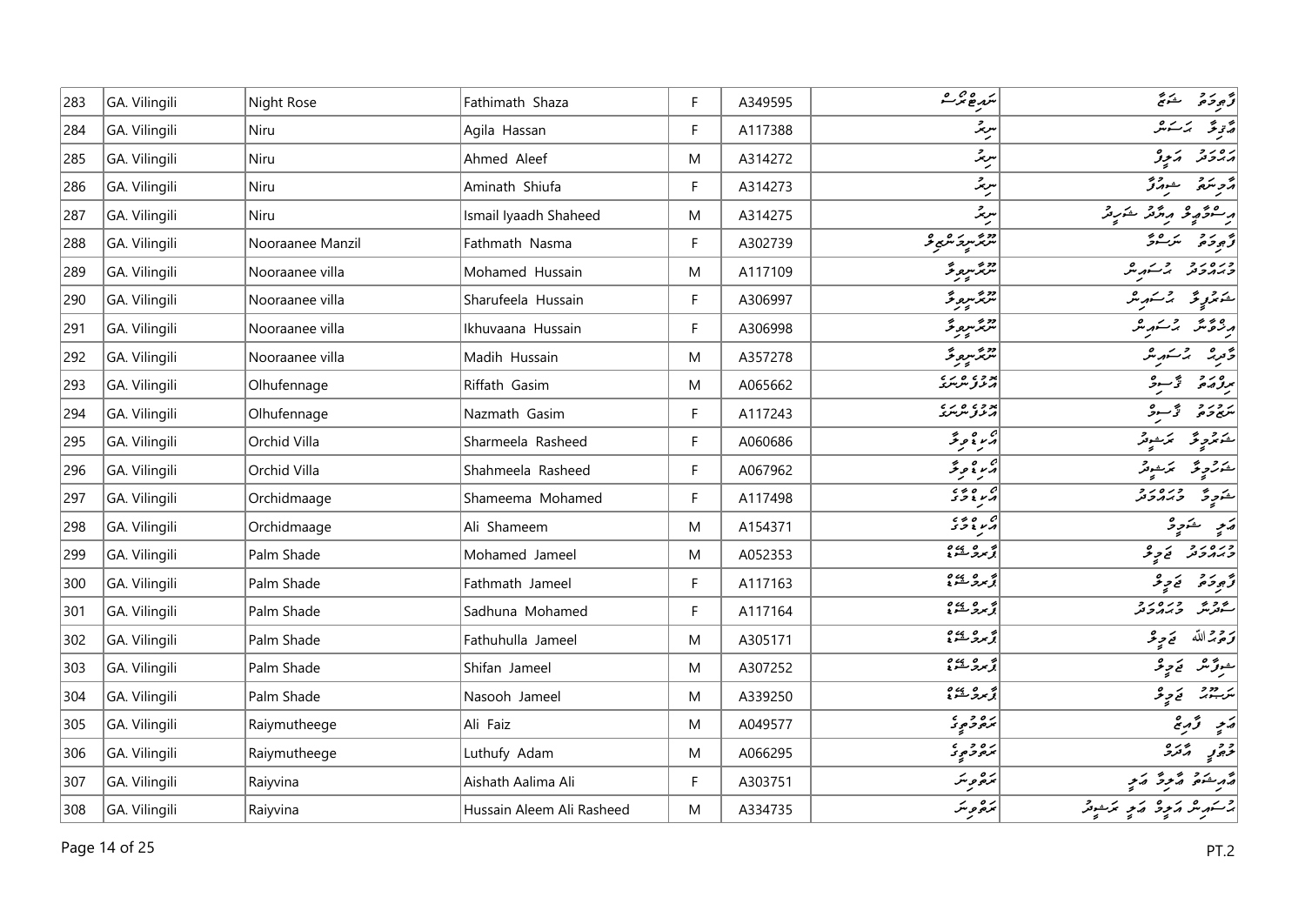| 309 | GA. Vilingili | Raiyvina        | Mohamed Alim Ali Rasheed | M  | A363131 | برە پېڭر                           | ورەرو گروۋ كەي ترىشوتر                             |
|-----|---------------|-----------------|--------------------------|----|---------|------------------------------------|----------------------------------------------------|
| 310 | GA. Vilingili | Red Rose        | Azeedha Abdulla          | F. | A112615 | <sup>ی ہ م</sup> ی ہے              | أَصَبِي قَدْ صَصْحْدَاللَّهُ                       |
| 311 | GA. Vilingili | Red Rose        | Mohamed Aiham Ahmed      | M  | A357150 | <sup>ي ه م</sup> رم ه<br>مربع مر ک | 2010 1 1 1019<br>כממכת ממיכ ממכת                   |
| 312 | GA. Vilingili | Reethi Veli     | Mariyath Latheef         | F  | A066739 | ىرە ۋىر<br>ئ <sup>ەر</sup>         | وتمريره تزوو                                       |
| 313 | GA. Vilingili | Reethi Veli     | Mariyam Muha Mohamed     | F  | A161495 | برە ۋىر<br>ئ                       | נסנס כד כנסנב<br>במחב כג בגובת                     |
| 314 | GA. Vilingili | Reynis          | Shihaaz Shamoon          | M  | A292304 | ع<br>مرسر م                        | د د د ده ده ور د ور د کلی<br>مشور د کلی مشور د کلی |
| 315 | GA. Vilingili | Reynis          | Shifaaz Shamoon          | M  | A307092 | ئۇسرىقە                            | شەھ جەھر<br>سىبوگىج                                |
| 316 | GA. Vilingili | Roketmaage      | Sharuwan Shaheem         | M  | A357138 | یر ی ه و ی<br>تر را جا تر ی        | شەمرەش شەرە                                        |
| 317 | GA. Vilingili | Saahil          | Bassam Jihad             | M  | A302275 | شەر بۇ                             | ره در در<br>۱۵ کرد ورتر                            |
| 318 | GA. Vilingili | Saisan          | Fathmath Saaidha Saeed   | F. | A346100 | اسەرسەمىر                          | و دو شهرته سوړته                                   |
| 319 | GA. Vilingili | Saisan          | Aishath Shadhaa Saeed    | F  | A346101 | سەرسەنگە                           | مەرىشىمى ئىنىڭ سىرىدىگ                             |
| 320 | GA. Vilingili | Savaanaa        | Aminath Sausan           | F  | A307206 | ىسە ئەتىر                          | ۇ بىر ئەربىر                                       |
| 321 | GA. Vilingili | Savaanaa        | Mohamed Suaad Ibrahim    | M  | A307207 | ىە ئەشر                            | כנסני - כשיב הסתנים                                |
| 322 | GA. Vilingili | Savaanaa        | Ismail Sanaau Ibrahim    | M  | A307209 | ىە ئۇ ئىر                          | رە ئەر ئەسىم مەھكرە                                |
| 323 | GA. Vilingili | Seagul          | Mohamed Migdhaad Naeem   | M  | A377375 | سەر بۇ                             | ورەرو دۆترىر ش <sub>ە</sub> ۋ                      |
| 324 | GA. Vilingili | Seesange        | Nihaz Zahir              | M  | A050659 | سەسەھرى                            | سررتنج تخریر                                       |
| 325 | GA. Vilingili | Seesange        | Ibrahim Zahir            | M  | A309749 | ا په په ټورند                      | مەھەر بەر ئەرىر                                    |
| 326 | GA. Vilingili | Seesange        | Junaanu Zahir            | M  | A309752 | اب مەنتەتلەر<br>ئ                  | فے مگر سی سی کر سی                                 |
| 327 | GA. Vilingili | Seven Rose      | Azim Abdul Azeez         | M  | A049110 | <u>، ، ، ، ، ،</u>                 | גם כסגם<br>הסטרתה ה<br>وحميى                       |
| 328 | GA. Vilingili | Seven Rose      | Sameera Abdul Azeez      | F  | A116689 | <u>ء ۽ ويري</u>                    | سكوند رە دەرى                                      |
| 329 | GA. Vilingili | Seven Rose      | Shauleena Abdul Azeez    | F  | A301970 | <u>۽ ۽ وي</u> و                    | شرو چې پره ده د کړې                                |
| 330 | GA. Vilingili | Shaahu Aabaadhu | Shahurab Abdulla         | M  | A040105 | په <i>د و</i> و د<br>شرمره تر      | شروع رووالله                                       |
| 331 | GA. Vilingili | Shaahu Aabaadhu | Haanif Abdullah          | M  | A313290 | ش <sup>ە</sup> جەم بەر             | ئەسر كەھەراللە                                     |
| 332 | GA. Vilingili | Shabnameege     | Fathmath Sharma Anees    | F  | A082657 | ے ک <i>ے سرچ</i> ر                 | توجوج شمرد وسرت                                    |
| 333 | GA. Vilingili | Shabnameege     | Mariyam Shubna Anees     | F. | A117266 | ے ک <i>ے سرح کی</i>                | נפנס בכבי התני                                     |
| 334 | GA. Vilingili | Sherin          | Rishma Rasheed           | F  | A117489 | ائىيە<br>—                         | مرڪو تم مرڪونر                                     |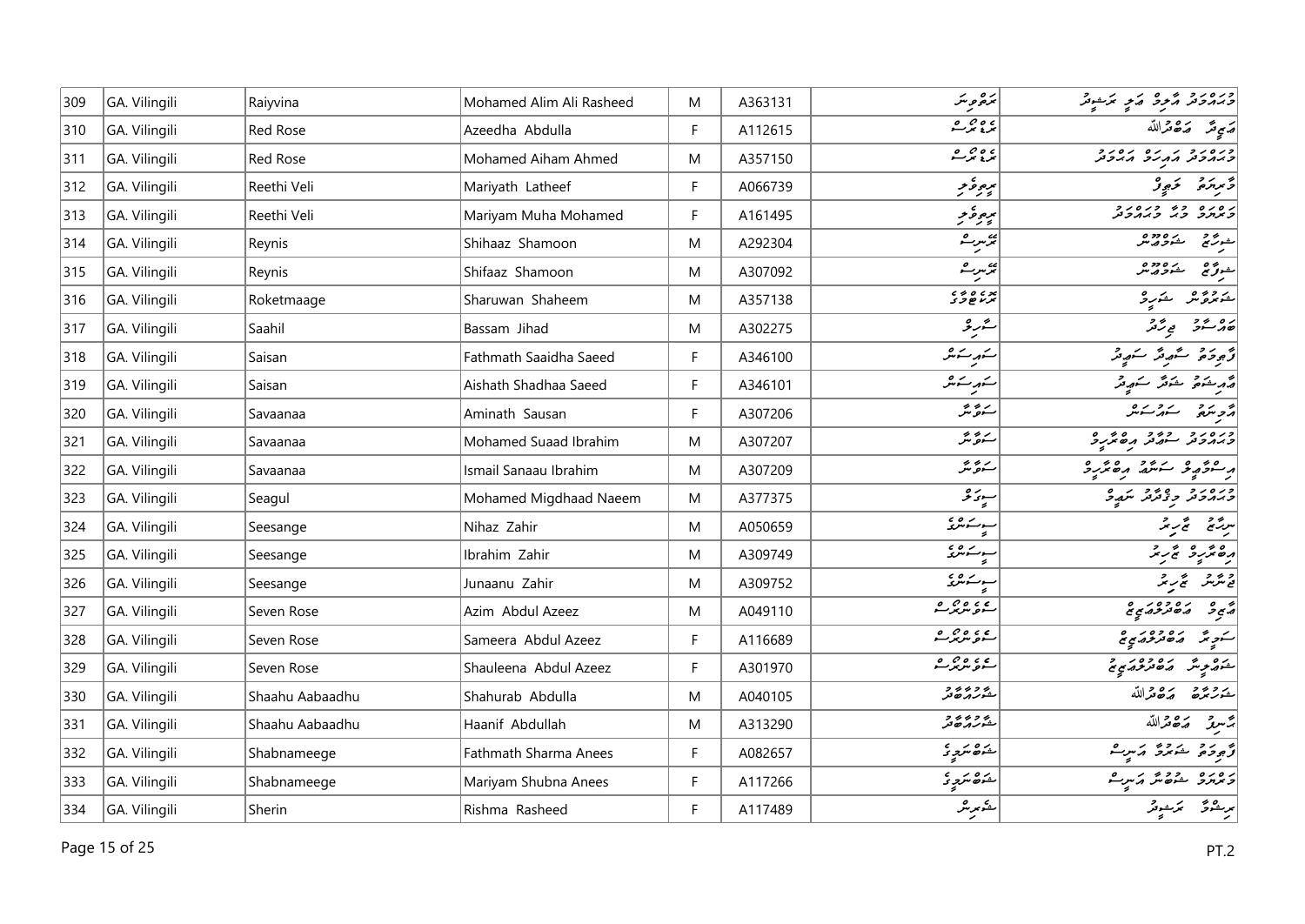| 335 | GA. Vilingili | Sherin           | Aishath Rifa Rasheed     | F  | A347871 | ڪ مريگر<br>م                        | ە ئەسكەنى بىرۇ بىرىشوش                                    |
|-----|---------------|------------------|--------------------------|----|---------|-------------------------------------|-----------------------------------------------------------|
| 336 | GA. Vilingili | Shine            | Ahmed Ain Aiman          | M  | A335323 | شەر بىر                             | גפגב ג'קייל ג'קבייל                                       |
| 337 | GA. Vilingili | Sosun Villa      | Thashreefa Waheed        | F. | A311715 | استمتعفر                            | كالمشهرة كالرقر                                           |
| 338 | GA. Vilingili | Sosun Villa      | Ibrahim Lashan Waheed    | M  | A311725 | <u>ش ئەشرو ئە</u>                   | مەندىق كەشكى كەيلى                                        |
| 339 | GA. Vilingili | Sosun Villa      | Hussain Mifrah Waheed    | M  | A311728 | <u>مەسە ئەرە</u>                    | برسكر عزو ويؤثر أورد                                      |
| 340 | GA. Vilingili | Sosunmaage       | Nazim Hassan             | M  | A051373 | <u>م ئەيدى ئ</u>                    | لترفو بريمثر                                              |
| 341 | GA. Vilingili | Sun Flower       | Nazeed Mohamed           | M  | A117133 | سەمىر ئۇ ئەير                       | سَيِّيْتُ وَيَامُ وَيَا                                   |
| 342 | GA. Vilingili | Sun Flower       | Aminath Nafha            | F. | A307006 | ر ە ە ە بەير<br>سەمبىر بۇ <i>بۇ</i> | أأترجع الترويج                                            |
| 343 | GA. Vilingili | Sunlight Villa   | Sinan Moosa              | M  | A072195 | سەمىر <i>ۇر ھ<sub>ا</sub>م</i> ۇ    | سىتكە ئۇس                                                 |
| 344 | GA. Vilingili | Sunlight Villa   | Aminath Jeelan Javid     | F  | A340569 | سەمىز ئەھ بۇ ئى                     | مزويتم ويؤثر فأوثر                                        |
| 345 | GA. Vilingili | Suvaasaage       | Mohamed Shahum           | M  | A308971 | <u>ر ژه په پ</u>                    | ورەر د دود<br><i>ورەدو</i> ر خەرو                         |
| 346 | GA. Vilingili | Tharividhaa Aage | Shazmeen Mohamed Rashidh | M  | A357114 | ر<br>موسر و تروم                    | شكوه ورورو كرشوتر                                         |
| 347 | GA. Vilingili | Tharividhaage    | Mariyam Rameela Rameez   | F. | A306798 | پروتری<br>  سرم                     | د ورو ټرو تروغ                                            |
| 348 | GA. Vilingili | Theliyoas        | Hassan Saeed             | M  | A100384 | ومحرمره                             | يركبش كتمريز                                              |
| 349 | GA. Vilingili | Theliyoas        | Aminath Ausha Hassan     | F  | A307202 | ەممەر م                             | ۇ رو روپۇ ئەسەر                                           |
| 350 | GA. Vilingili | Thoathaage       | Zimaam Maumoon           | M  | A338096 | ج ءِ ۽<br>حوم <sub>ک</sub>          | بے <i>272 – 273 می</i><br>م                               |
| 351 | GA. Vilingili | Thousand Flower  | Aminath Afa Izzath       | F. | A396340 | ر در ۵۵ وی.<br>به دې سرو څوگه س     |                                                           |
| 352 | GA. Vilingili | Thundi           | Naseema                  | F. | A045806 | اقهسعر                              | ىئەسەدىچە<br>ئە                                           |
| 353 | GA. Vilingili | Thundi           | Mariyam Shimau Hassan    | F  | A122377 | اقوسع                               | ويرمرو جرؤها بركس                                         |
| 354 | GA. Vilingili | Thundi           | Simaath Abdulla          | F  | A153564 | اقوسع                               | بحقيق مكافرالله                                           |
| 355 | GA. Vilingili | Thundi           | Fathmath Shimza Hassan   | F  | A314244 | أحوسع                               | توجوج حوج بركش                                            |
| 356 | GA. Vilingili | Ufaa             | Ali Asgar                | M  | A012001 | پۇ                                  | أماسي مالك ويرج                                           |
| 357 | GA. Vilingili | Ufaa             | Muththolib Sidheeq       | M  | A034470 | پرمخ                                | وه د ه<br><i>د</i> د پروه جوړنونونو                       |
| 358 | GA. Vilingili | Ufaa             | Siddeeq Hassan           | M  | A069615 | پرس                                 | سور مورتي - بركستر<br>- مركز - بركستر<br>- مركز - مركز تي |
| 359 | GA. Vilingili | Ufaa             | Aminath Ifaga            | F  | A302806 | پەيچ                                |                                                           |
| 360 | GA. Vilingili | Ufaa             | Ahmed Ajmal Siddeeq      | M  | A302809 | پۇ                                  | ן פיני גינים היקיקית.<br>הגבת הבכיר היקיקית               |
|     |               |                  |                          |    |         |                                     |                                                           |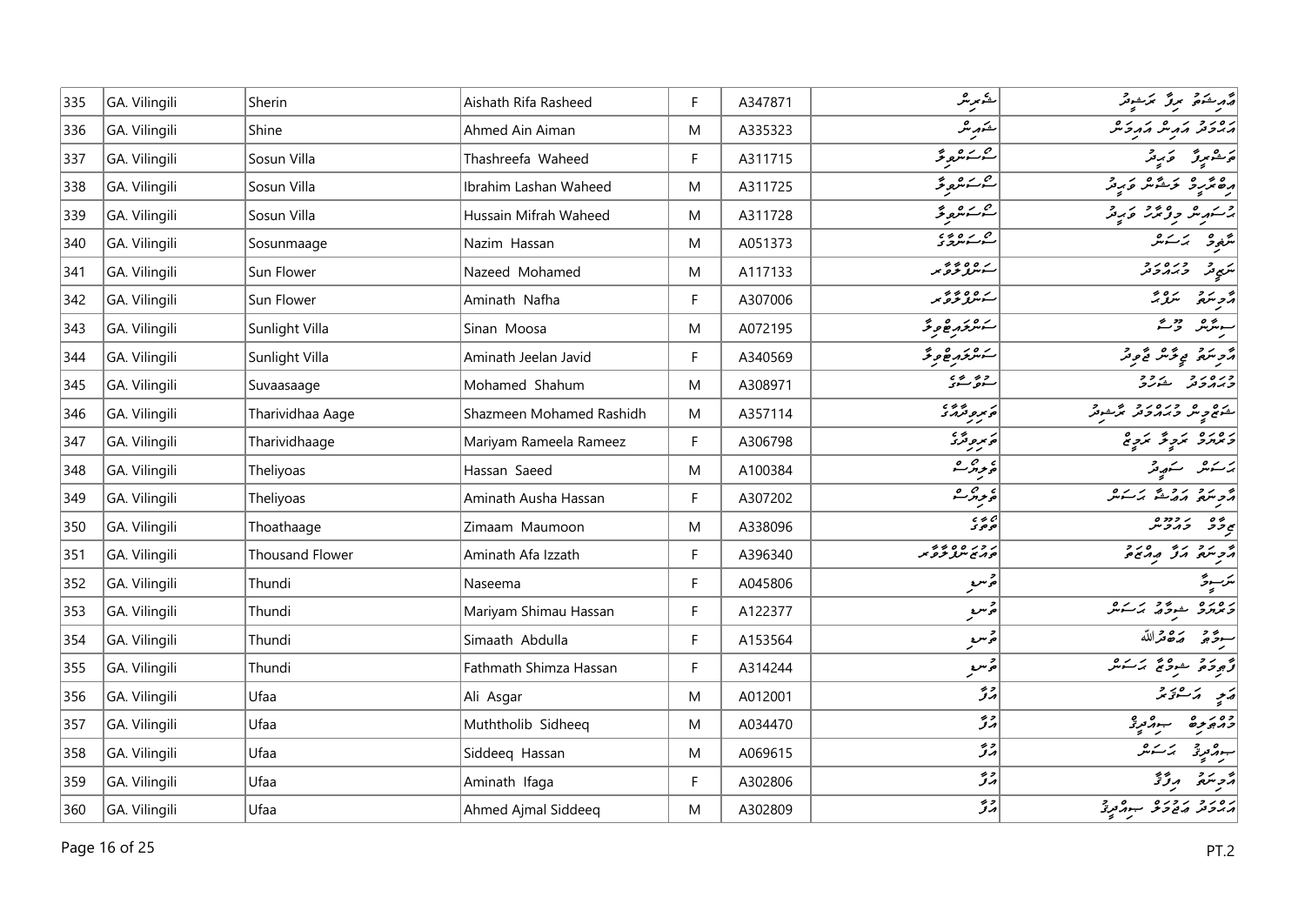| 361 | GA. Vilingili | Ufaa           | Mohamed Ithugan         | M  | A370103 | دوسي                          | ورەرو دەرە<br>جەمەدىر مەتىس            |
|-----|---------------|----------------|-------------------------|----|---------|-------------------------------|----------------------------------------|
| 362 | GA. Vilingili | Vaadhee Manzil | Muflih Ali              | M  | A312171 | قەرىر شىر ۋ                   | 3 وگرمر <sup>2</sup>                   |
| 363 | GA. Vilingili | Vaakaruge      | Aminath Riyaza          | F  | A116947 | په بر و ،<br>حرم موړ          | أرمز تر                                |
| 364 | GA. Vilingili | Vaakaruge      | Sharoona Ibrahim        | F. | A303960 | په بر و ،<br>حرم موړ          | شويرش مرەمجرىر                         |
| 365 | GA. Vilingili | Vaijeheyge     | Yazeed Mohamed          | M  | A042995 | ر<br>  تو در ج ر <sub>ک</sub> | أترنور ورورد                           |
| 366 | GA. Vilingili | Vaijeheyge     | Yazna Mohamed           | F  | A081480 | <br>  تەمرىغ رى               | ره شهر دره د و<br>در جنگر از جهان مرکز |
| 367 | GA. Vilingili | Vaijeheyge     | Shaheed Mohamed         | M  | A081771 | ر<br>تو در ج ر د              | شكريتر وبروبرو                         |
| 368 | GA. Vilingili | Vaijeheyge     | Yazmeed Mohamed         | M  | A094132 | ر<br>  تو در ج ر د            | ת בינה בגם גב                          |
| 369 | GA. Vilingili | Vaijeheyge     | Hafeeza Mohamed         | F. | A106695 | ر<br>  تو مربع رئ             | برويح وره رو                           |
| 370 | GA. Vilingili | Vaijeheyge     | Mazeed Mohamed          | M  | A117196 | ر<br>  د مړين د د             | د په د ۲۵۷۶ ور د                       |
| 371 | GA. Vilingili | Vaijeheyge     | Fathmath Rishna         | F. | A117197 | ر<br>تو در ج ر د              | ۇۋۇۋە برىشىر                           |
| 372 | GA. Vilingili | Vaijeheyge     | Yazdha Ahmed            | F. | A158499 | ر<br>  تو مربع رئ             | بروی برور و                            |
| 373 | GA. Vilingili | Vaijeheyge     | Mohamed Karam           | M  | A158500 | <br>  تو پر بی ر <sub>ک</sub> | כנסנכ ננס                              |
| 374 | GA. Vilingili | Vaijeheyge     | Mohamed Riflah Naseer   | M  | A255224 | ر<br>  تو پر بی ر بی          | ورەرو بروۋژ ترىپەتر                    |
| 375 | GA. Vilingili | Vaijeheyge     | Aminath Rifasha Naseer  | F  | A255225 | ر<br>  تو پر قوری             | أزويتم برزمة يتهويز                    |
| 376 | GA. Vilingili | Vaijeheyge     | Ahmed Yasmin            | M  | A300407 | ر<br>حەرقى رى                 | ره رو په عرصر مر                       |
| 377 | GA. Vilingili | Vaijeheyge     | Rishaah Naseer          | M  | A303893 | پر پی پی<br>  پی مربی         | أبريش كرسوبر                           |
| 378 | GA. Vilingili | Vaijeheyge     | Fathimath Hidhfa Ali    | F  | A339201 | ر<br>  د مړين د د             | وٌمِ وَمَعْ رِسْرُوٌ الْأَمْرِ         |
| 379 | GA. Vilingili | Vaijeheyge     | Fathimath Shazfa Zareer | F. | A342592 | ر<br>  تو مربع رئ             | وٌجودَهُ شَهْرُوٌ نَاسٍ                |
| 380 | GA. Vilingili | Vaijeheyge     | Aminath Yazfa           | F  | A342593 | ر<br>  تو مربع رئ             | הכיתם תשל                              |
| 381 | GA. Vilingili | Vaijeheyge     | Ibrahim Shimal          | M  | A342594 | ر<br>  تو مربع رئ             | رەڭرى ھۇڭ                              |
| 382 | GA. Vilingili | Venus Aage     | Madhih Musthafa         | M  | A373434 | موسكر موسم ج                  | وٌمرِرٌ وَسِعِووٌ                      |
| 383 | GA. Vilingili | Venus Aage     | Mariyam Minha Musthafa  | F  | A389959 | مەرسىقىدى                     | נפנם <sub>קיטל</sub> בהופנ             |
| 384 | GA. Vilingili | Venus House    | Nooral Hudha Ali        | F. | A312077 | مەر ئەر جەر شە                | حوره و به سر کرم پر                    |
| 385 | GA. Vilingili | Vinamaage      | Ahmed Sajid             | M  | A314185 | ویئرچری                       | رەرو ئور                               |
| 386 | GA. Vilingili | Vinamaage      | Mohamed Saaidh Ahmed    | M  | A349066 | عر پر دی                      | ورەروپە ئەدەرە                         |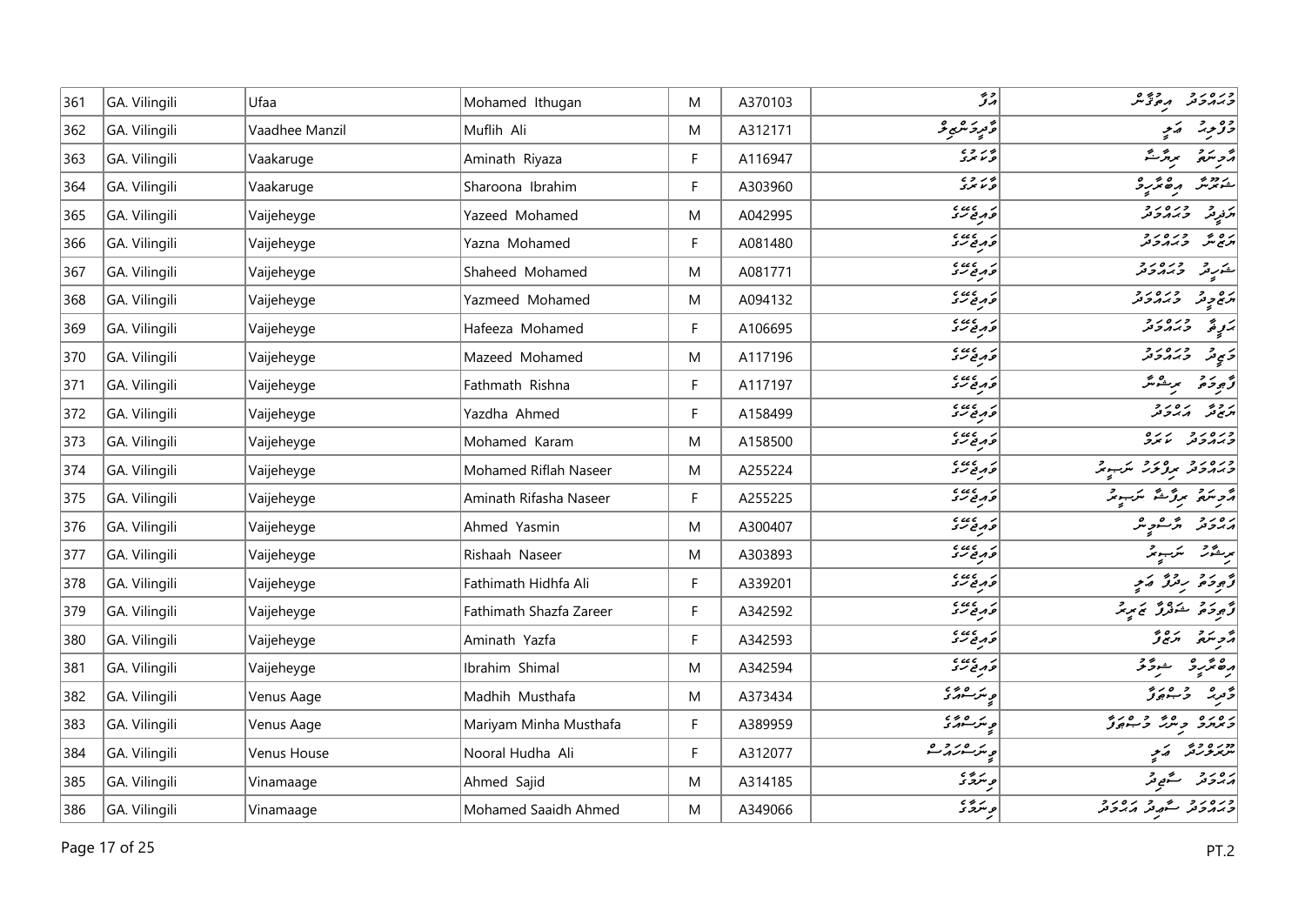| 387 | GA. Vilingili | Vinares       | Zudhuna Ahmed              | $\mathsf F$ | A072866 | <sub>ج</sub> سر پڑے                                                                                                                                                                                                                                                                                                                                                                                                         | ا دو به بره د و<br>ای ترس که بر تر           |
|-----|---------------|---------------|----------------------------|-------------|---------|-----------------------------------------------------------------------------------------------------------------------------------------------------------------------------------------------------------------------------------------------------------------------------------------------------------------------------------------------------------------------------------------------------------------------------|----------------------------------------------|
| 388 | GA. Vilingili | Vinares       | Mohamed Bagir              | M           | A103620 | موسَد عمر م                                                                                                                                                                                                                                                                                                                                                                                                                 | ورەرو ھۆيۈ                                   |
| 389 | GA. Vilingili | Vinares       | Ahmed Humam                | M           | A255551 | په پرځه ک                                                                                                                                                                                                                                                                                                                                                                                                                   | ッシン<br>  پر ۱۵ ر و                           |
| 390 | GA. Vilingili | Vinares       | Mariyam Nashva             | F           | A307194 | ە ئىر ئەرگ                                                                                                                                                                                                                                                                                                                                                                                                                  | د ۱۵ د ۱۵ د ۱۵ په<br>  د بربرو په سرشو و     |
| 391 | GA. Vilingili | Violet Mead   | Mariyam Shaahy Hashim      | $\mathsf F$ | A361294 | وَرِدْعْ جِ ؟                                                                                                                                                                                                                                                                                                                                                                                                               | د وبرو څې رموو                               |
| 392 | GA. Vilingili | Vision        | Aminath Asima Bushree      | F           | A308897 | ءِ بَرَ مَرْ                                                                                                                                                                                                                                                                                                                                                                                                                | أأدبتهم أأسرد كالحشير                        |
| 393 | GA. Vilingili | Waisha        | Mohamed Yam Iqbal          | M           | A327632 | تەرىشە                                                                                                                                                                                                                                                                                                                                                                                                                      | כנסג כ גם הששירים                            |
| 394 | GA. Vilingili | Waisha        | Aminath Yuda Iqbal         | F.          | A327634 | تەرىشە                                                                                                                                                                                                                                                                                                                                                                                                                      | ג הזה היה היום ב                             |
| 395 | GA. Vilingili | Zaaviaa       | Adnan Rashad               | M           | A012334 | تج عربمً                                                                                                                                                                                                                                                                                                                                                                                                                    | پر ویژه ته برخور                             |
| 396 | GA. Vilingili | Zaaviaa       | Ahmed Laisham              | M           | A116821 | التج ح <sub>ر</sub> مَّة                                                                                                                                                                                                                                                                                                                                                                                                    | أربرونه تحديثكم                              |
| 397 | GA. Vilingili | Zaaviaa       | Mohamed Luban Adnan Rashad | M           | A116822 | انج <sub>حر</sub> مز                                                                                                                                                                                                                                                                                                                                                                                                        | ورەرو وەە روشۇ رىمۇ                          |
| 398 | GA. Vilingili | Zaaviaa       | Aminath Lubana             | F.          | A302769 | تج عربمًّ                                                                                                                                                                                                                                                                                                                                                                                                                   | أزدينهم فرضتر                                |
| 399 | GA. Vilingili | Zaaviaa       | Lamath Adnan               | M           | A302772 | پر مرگز<br>م                                                                                                                                                                                                                                                                                                                                                                                                                | رەرد روشر                                    |
| 400 | GA. Vilingili | Zaaviaa       | Aishath Lasha Adnaan       | F           | A329207 | تج عربمً                                                                                                                                                                                                                                                                                                                                                                                                                    | <i>وگە</i> جۇڭ كەترىگرىل                     |
| 401 | GA. Vilingili | Zaaviaa       | Ibrahim Looth Adnan        | M           | A377738 | تج حرجمَّ                                                                                                                                                                                                                                                                                                                                                                                                                   | مصرير دو دورو                                |
| 402 | GA. Vilingili | Zaeemaa House | Zaeema Ahmed               | F.          | A096400 | $\overline{\mathcal{L}_{\mathcal{A}}^{\mathcal{I}}\mathcal{I}_{\mathcal{A}}^{\mathcal{I}}\mathcal{I}}$                                                                                                                                                                                                                                                                                                                      | كالمحمد فالمحمد والمحمد                      |
| 403 | GA. Vilingili | Zaeemaa House | Aminath Zahumeena          | F           | A147776 | $\begin{array}{ c c } \hline \rule{0pt}{3ex} & \rule{0pt}{3ex} & \rule{0pt}{3ex} & \rule{0pt}{3ex} \\ \hline \rule{0pt}{3ex} & \rule{0pt}{3ex} & \rule{0pt}{3ex} & \rule{0pt}{3ex} \\ \hline \rule{0pt}{3ex} & \rule{0pt}{3ex} & \rule{0pt}{3ex} & \rule{0pt}{3ex} \\ \hline \rule{0pt}{3ex} & \rule{0pt}{3ex} & \rule{0pt}{3ex} & \rule{0pt}{3ex} \\ \hline \rule{0pt}{3ex} & \rule{0pt}{3ex} & \rule{0pt}{3ex} & \rule{0$ | أأزجر ستراتهم وسيتكش والمتنفر                |
| 404 | GA. Vilingili | Zaeemaa House | Ahmed Mohamed              | M           | A305178 | ئ پر ځ ئەر م                                                                                                                                                                                                                                                                                                                                                                                                                | و ره ر و<br><i>د ب</i> رگرفر<br>  پر ۱۶ و تر |
| 405 | GA. Vilingili | Zaeemaa House | Fathimath Shizna           | F           | A307161 | $\overline{\mathcal{Z}_{\mathcal{A}}$                                                                                                                                                                                                                                                                                                                                                                                       | د څوخه و<br>ہے ہچے مگر                       |
| 406 | GA. Vilingili | Zaeemaa House | Mariyam Shazan             | F           | A307166 | ئے پر ڈ ئر پر 2                                                                                                                                                                                                                                                                                                                                                                                                             | ر ه ر ه<br>ے کے مگر                          |
| 407 | GA. Vilingili | Zaeemaa House | Ahnaf Mohamed              | M           | A342093 | ى مەخرىر مى                                                                                                                                                                                                                                                                                                                                                                                                                 | أبره يرو<br>و رە ر د<br><i>د ب</i> رگرىز     |
| 408 | GA. Vilingili | Zone          | Ibrahim Rasheed            | M           | A117482 | تچ مګر                                                                                                                                                                                                                                                                                                                                                                                                                      | ەرھەترىر <sup>ى</sup><br>ىمەسىسىتىر<br>ئە    |
| 409 | GA. Vilingili | Zoom          | Khalid Usman               | M           | A067986 | اوو ہ<br>می تر                                                                                                                                                                                                                                                                                                                                                                                                              | رَّحومَ مِنْ مُرَّمَّرٌ                      |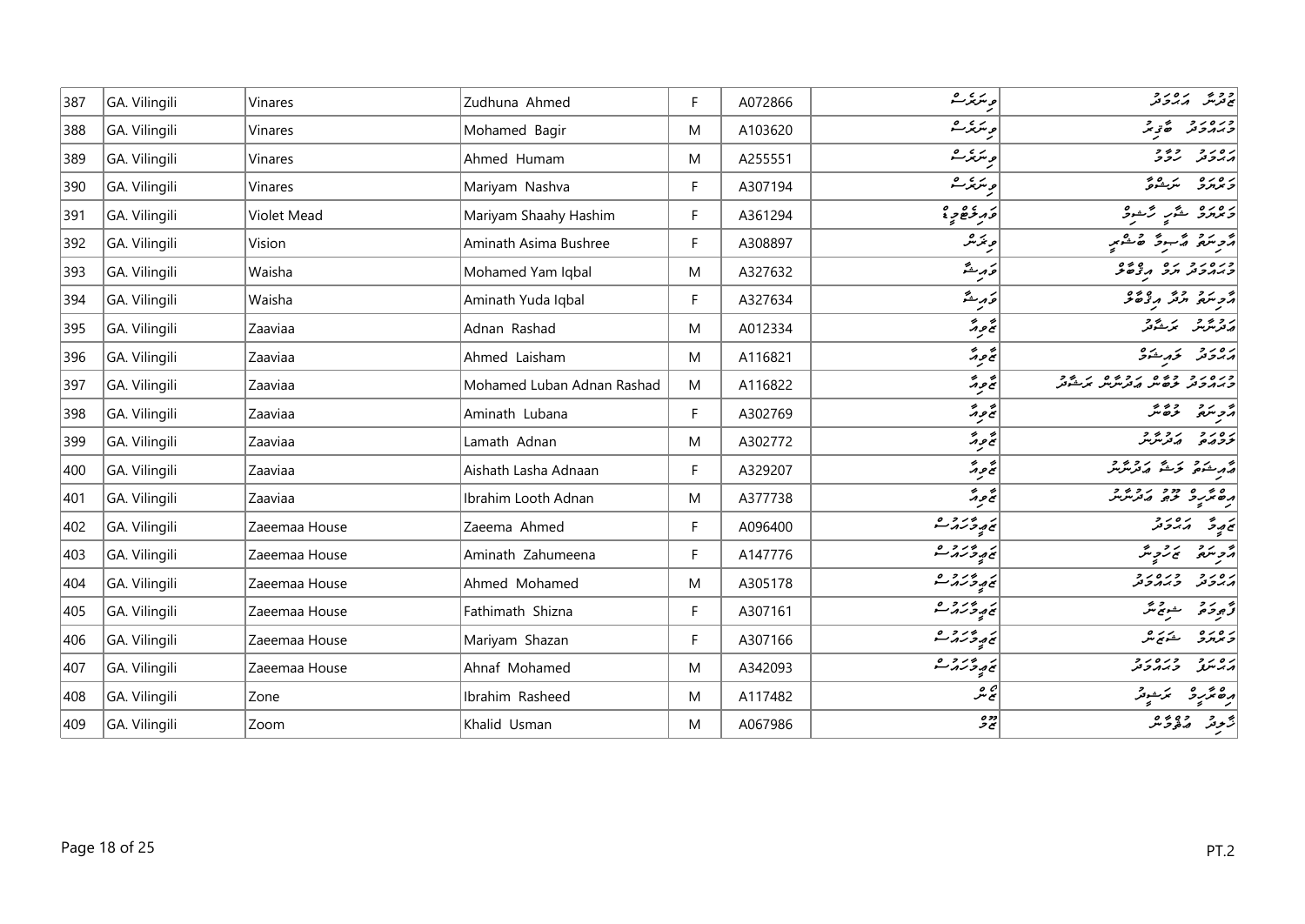## *w7qAn8m? sCw7mRo>u; wEw7mRw;sBo<*

| ' مرمر | 'يئرىثر: |
|--------|----------|
|        |          |
|        |          |
|        |          |

## *w7q9r@w7m> sCw7qHtFoFw7s; mAm=q7 w7qHtFoFw7s;*

| يئرمىش: | $^{\circ}$<br>. سر سر<br>$\cdot$ | $\circ$ $\sim$<br>-- | يئرمثر |
|---------|----------------------------------|----------------------|--------|
|         |                                  |                      |        |
|         |                                  |                      |        |
|         |                                  |                      |        |

| انترنثر: | $^{\circ}$ | يبرهر | $^{\circ}$<br>سرسر |
|----------|------------|-------|--------------------|
|          |            |       |                    |
|          |            |       |                    |
|          |            |       |                    |

| ىرتىر: | 。<br>سر سر | .,<br>مرسر |
|--------|------------|------------|
|        |            |            |
|        |            |            |
|        |            |            |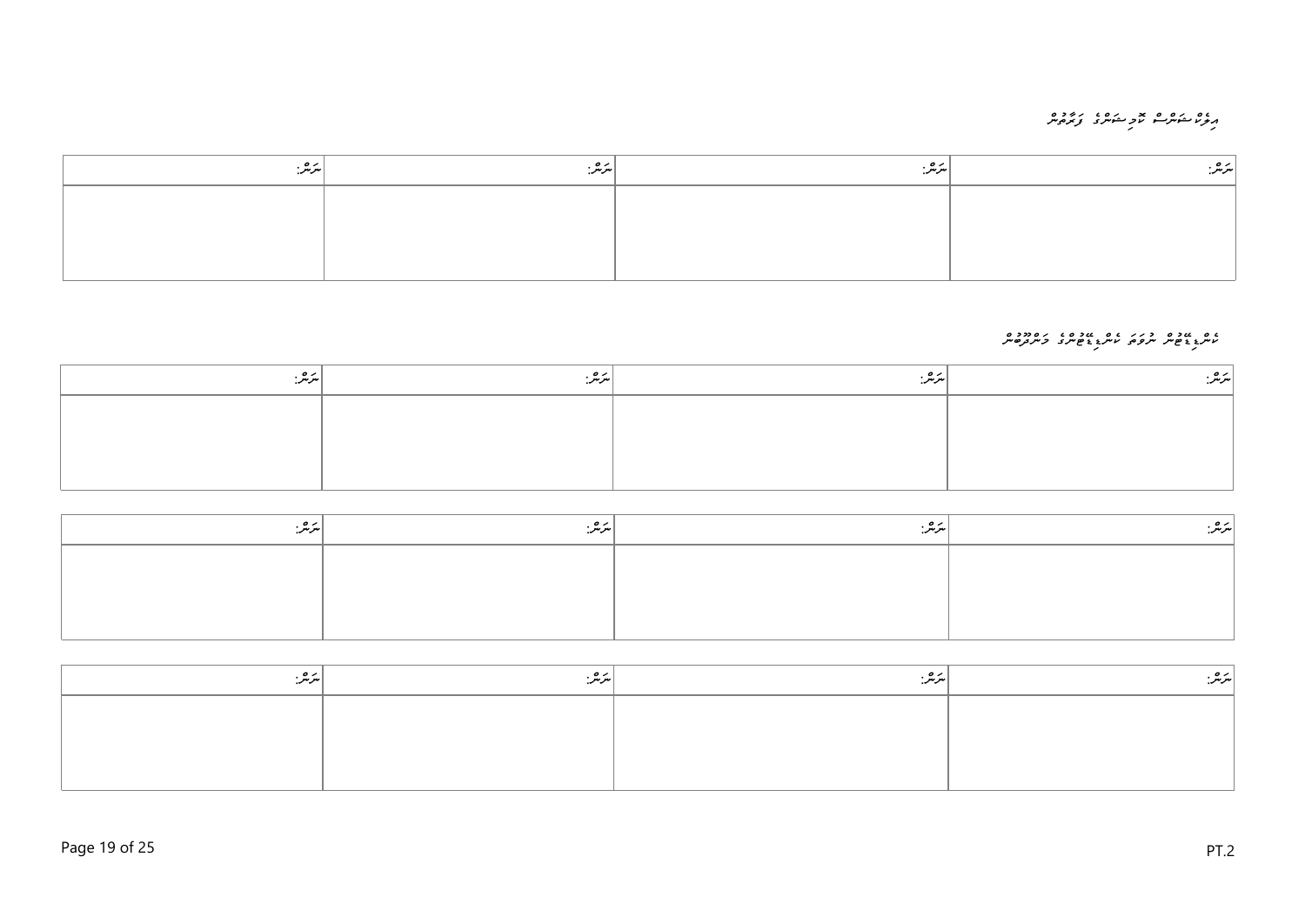| يزهر | $^{\circ}$ | ىئرىتر: |  |
|------|------------|---------|--|
|      |            |         |  |
|      |            |         |  |
|      |            |         |  |

| <sup>.</sup> سرسر. |  |
|--------------------|--|
|                    |  |
|                    |  |
|                    |  |

| ىئرىتر. | $\sim$ | ا بر هه. | لىرىش |
|---------|--------|----------|-------|
|         |        |          |       |
|         |        |          |       |
|         |        |          |       |

| 。<br>مرس. | $\overline{\phantom{a}}$<br>مر سر | يتريثر |
|-----------|-----------------------------------|--------|
|           |                                   |        |
|           |                                   |        |
|           |                                   |        |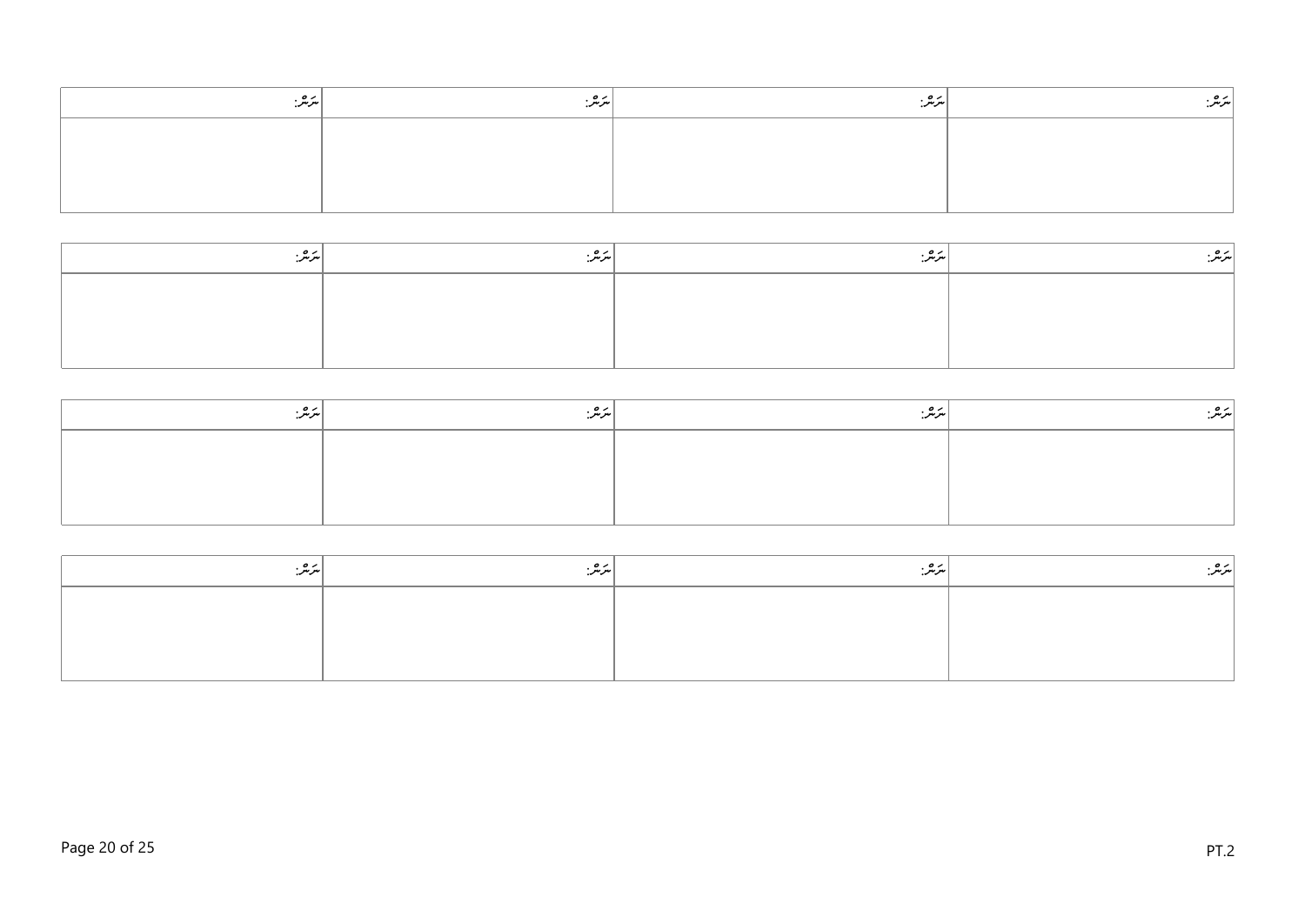| ير هو . | $\overline{\phantom{a}}$ | يرمر | اير هنه. |
|---------|--------------------------|------|----------|
|         |                          |      |          |
|         |                          |      |          |
|         |                          |      |          |

| ىر تىر: | $\circ$ $\sim$<br>" سرسر . | يبرحه | o . |
|---------|----------------------------|-------|-----|
|         |                            |       |     |
|         |                            |       |     |
|         |                            |       |     |

| 'تترنثر: | ر ه |  |
|----------|-----|--|
|          |     |  |
|          |     |  |
|          |     |  |

|  | . ه |
|--|-----|
|  |     |
|  |     |
|  |     |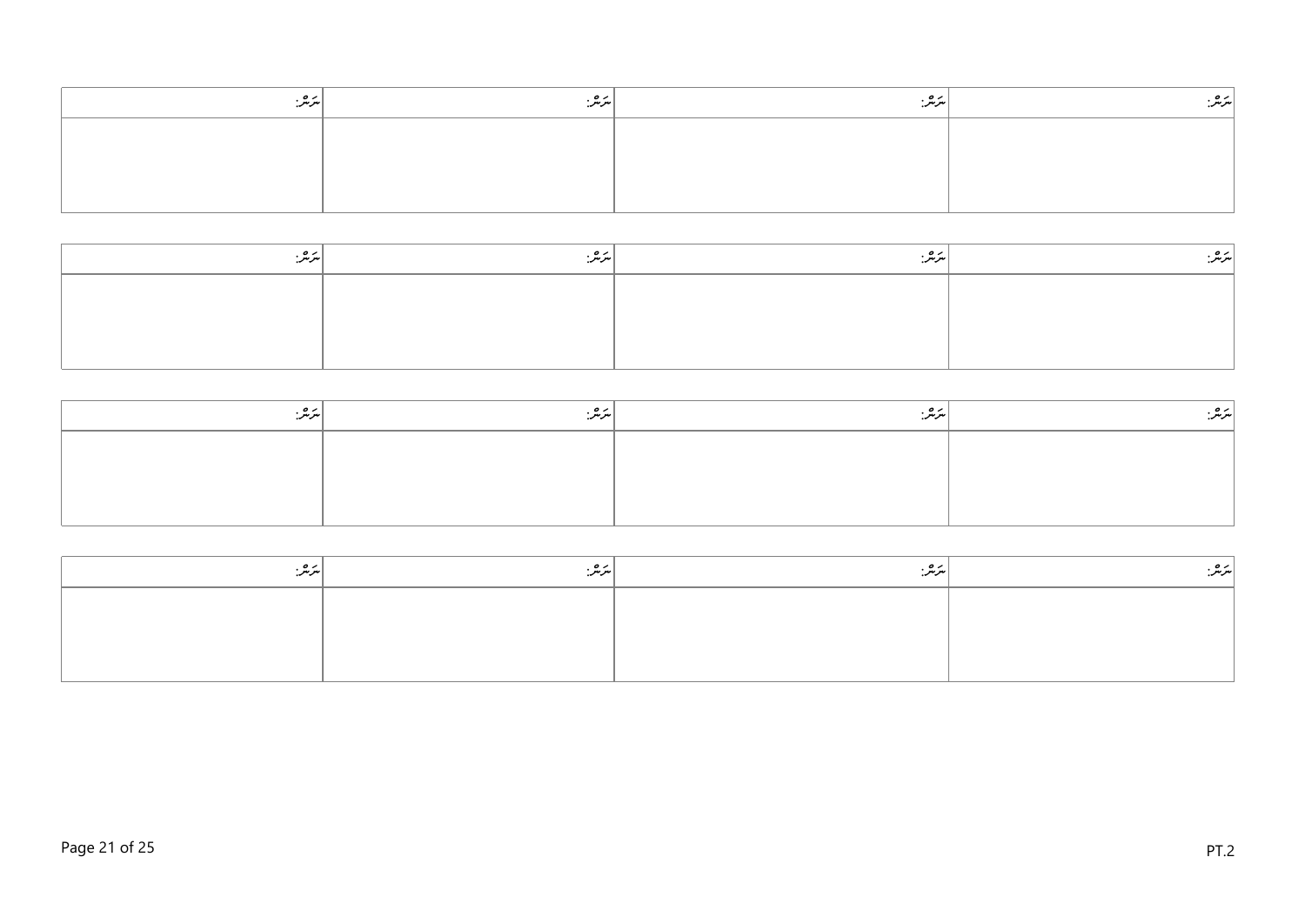| ير هو . | $\overline{\phantom{a}}$ | يرمر | اير هنه. |
|---------|--------------------------|------|----------|
|         |                          |      |          |
|         |                          |      |          |
|         |                          |      |          |

| ىر تىر: | $\circ$ $\sim$<br>" سرسر . | يبرحه | o . |
|---------|----------------------------|-------|-----|
|         |                            |       |     |
|         |                            |       |     |
|         |                            |       |     |

| 'تترنثر: | . .<br>يسمونس. |  |
|----------|----------------|--|
|          |                |  |
|          |                |  |
|          |                |  |

|  | . ه |
|--|-----|
|  |     |
|  |     |
|  |     |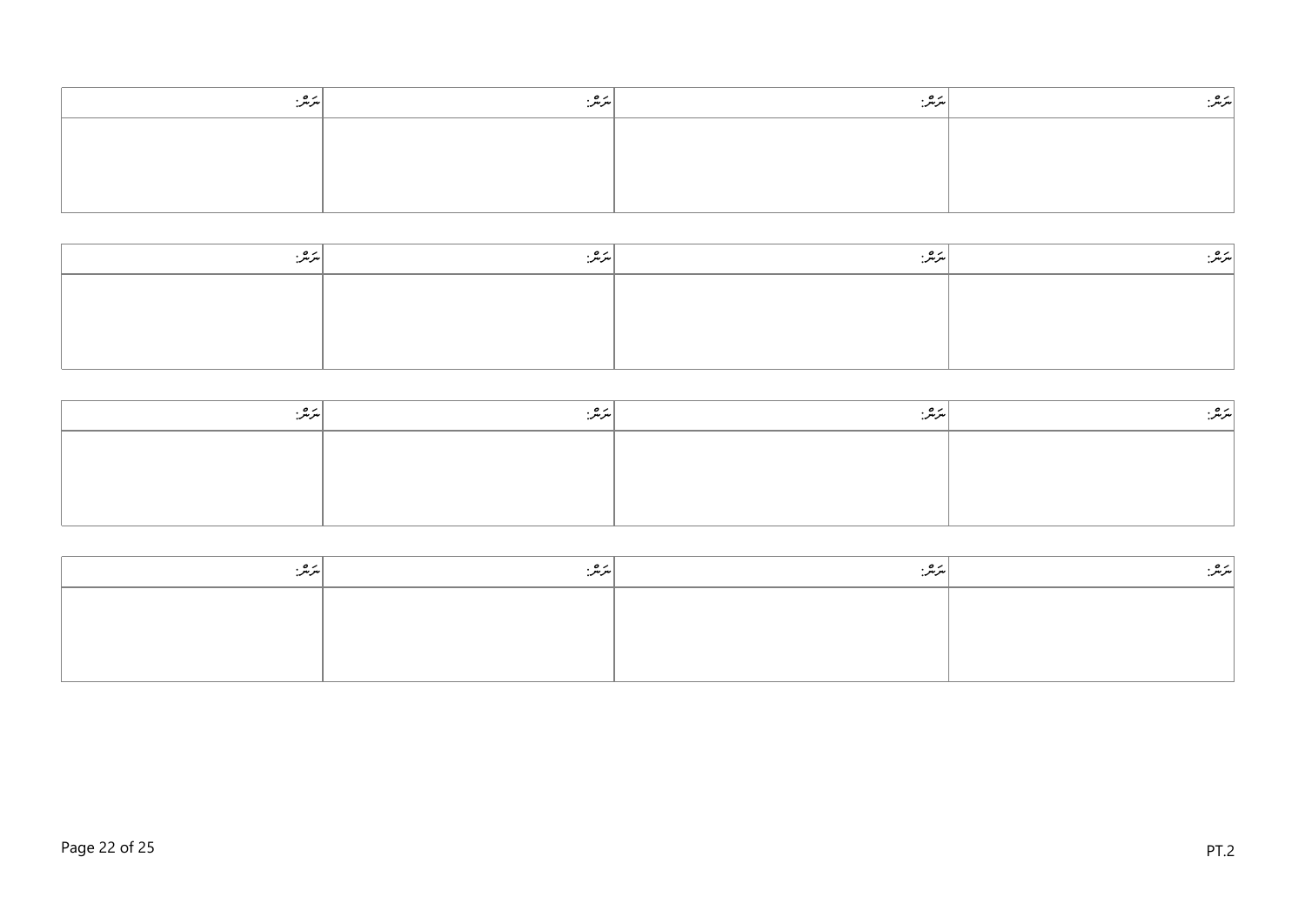| $\cdot$ | 。 | $\frac{\circ}{\cdot}$ | $\sim$<br>سرسر |
|---------|---|-----------------------|----------------|
|         |   |                       |                |
|         |   |                       |                |
|         |   |                       |                |

| يريثن | ' سرسر . |  |
|-------|----------|--|
|       |          |  |
|       |          |  |
|       |          |  |

| بر ه | . ه | $\sim$<br>سرسر |  |
|------|-----|----------------|--|
|      |     |                |  |
|      |     |                |  |
|      |     |                |  |

| 。<br>. س | ىرىىر |  |
|----------|-------|--|
|          |       |  |
|          |       |  |
|          |       |  |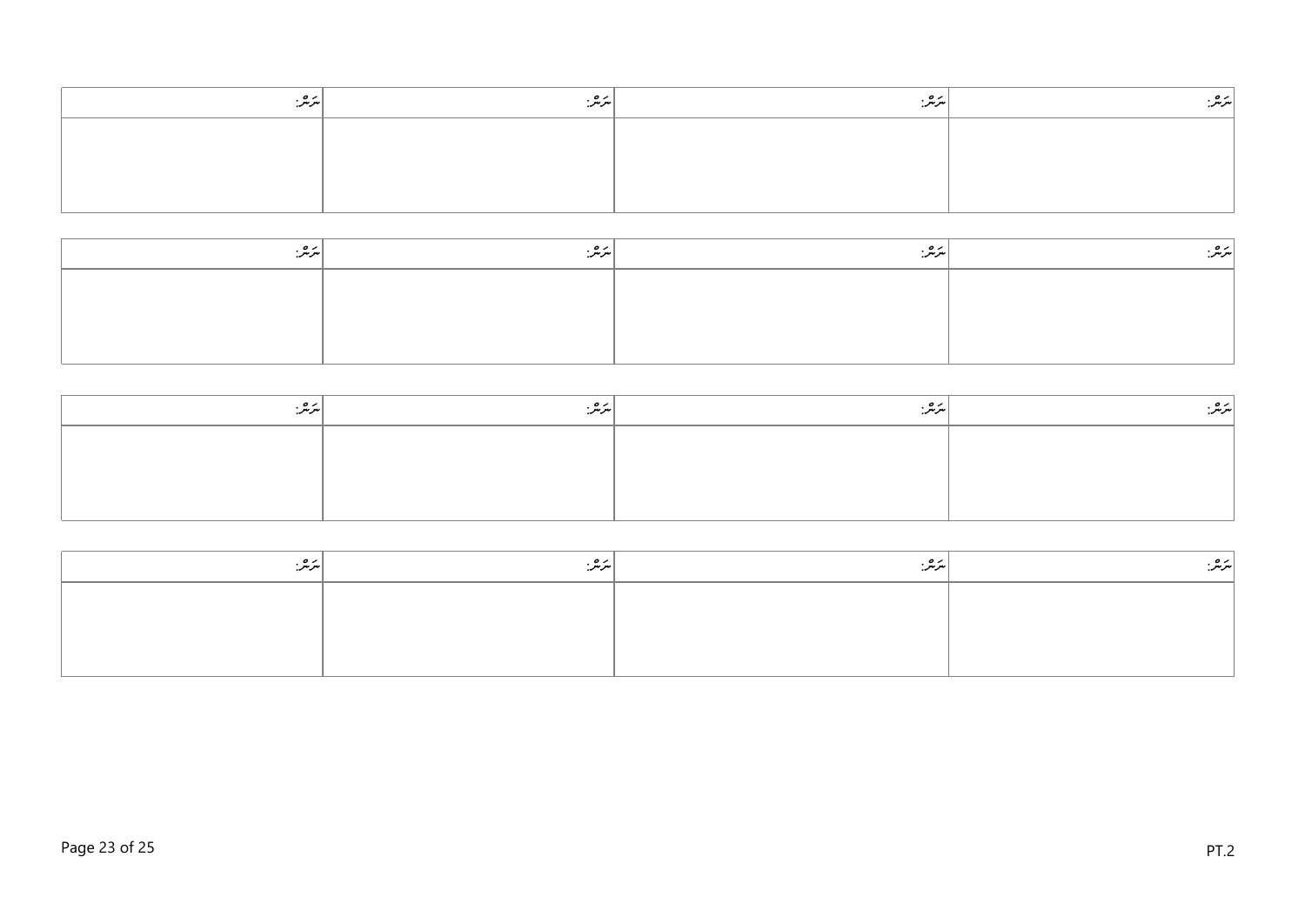| ير هو . | $\overline{\phantom{a}}$ | يرمر | اير هنه. |
|---------|--------------------------|------|----------|
|         |                          |      |          |
|         |                          |      |          |
|         |                          |      |          |

| ئىرتىر: | $\sim$<br>ا سرسر . | يئرمثر | o . |
|---------|--------------------|--------|-----|
|         |                    |        |     |
|         |                    |        |     |
|         |                    |        |     |

| انترنثر: | ر ه |  |
|----------|-----|--|
|          |     |  |
|          |     |  |
|          |     |  |

|  | . ه |
|--|-----|
|  |     |
|  |     |
|  |     |